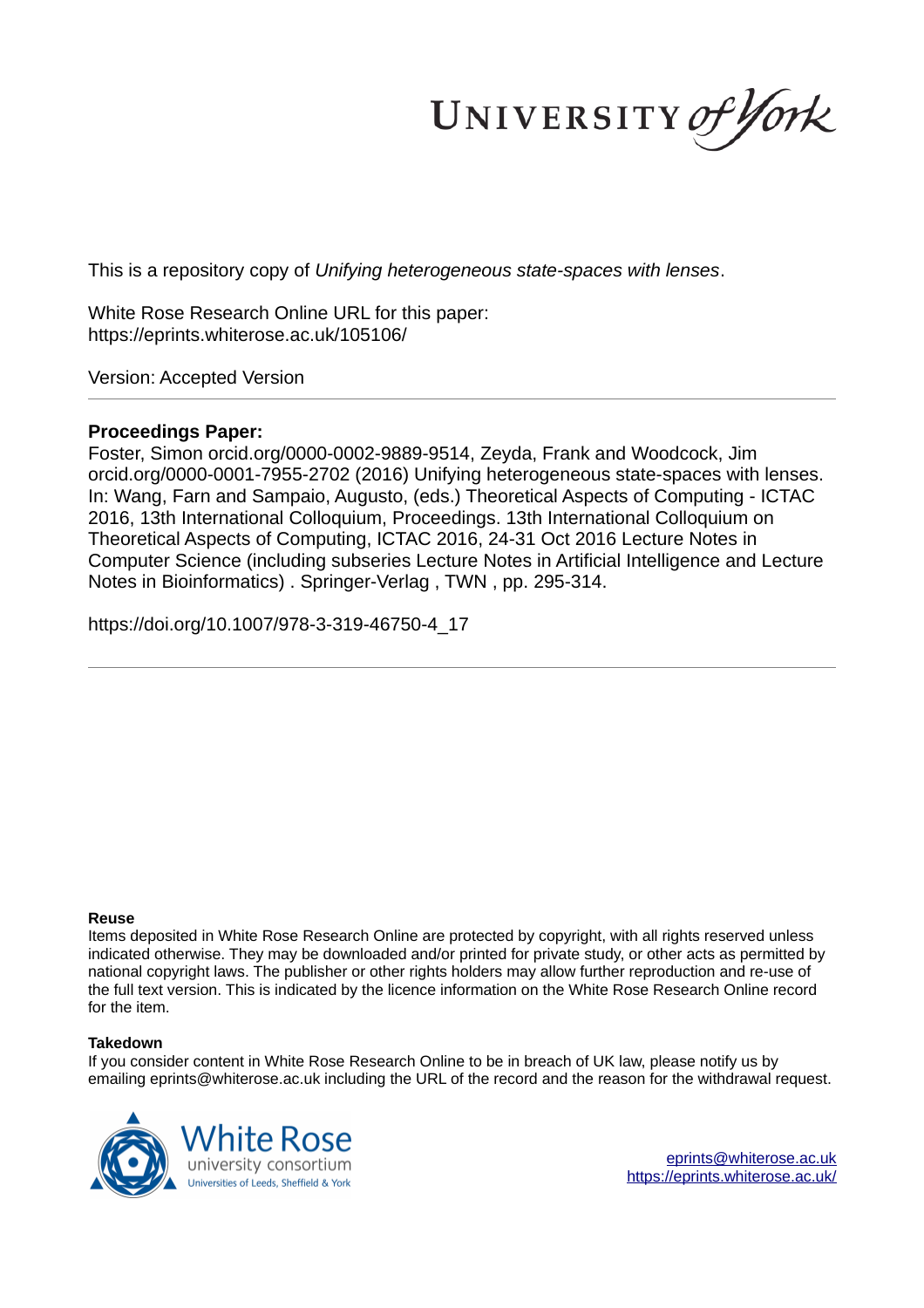# **Unifying heterogeneous state-spaces with lenses**

Simon Foster<sup>1</sup>, Frank Zeyda<sup>2</sup>, and Jim Woodcock<sup>1</sup> {simon.foster,jim.woodcock}@york.ac.uk f.zeyda@tees.ac.uk

<sup>1</sup> University of York, Department of Computer Science, York, YO10 5GH, UK. <sup>2</sup> Teesside University, School of Computing, Middlesbrough, TS1 3BA, UK.

**Abstract.** Most verification approaches embed a model of program state into their semantic treatment. Though a variety of heterogeneous statespace models exists, they all possess common theoretical properties one would like to capture abstractly, such as the common algebraic laws of programming. In this paper, we propose lenses as a universal state-space modelling solution. Lenses provide an abstract interface for manipulating data types through spatially-separated views. We define a lens algebra that enables their composition and comparison, and apply it to formally model variables and alphabets in Hoare and He's Unifying Theories of Programming (UTP). The combination of lenses and relational algebra gives rise to a model for UTP in which its fundamental laws can be verified. Moreover, we illustrate how lenses can be used to model more complex state notions such as memory stores and parallel states. We provide a mechanisation in Isabelle/HOL that validates our theory, and facilitates its use in program verification.

## **1 Introduction**

Predicative programming [17] is a unification technique that uses predicates to describe abstract program behaviour and executable code alike. Programs are denoted as logical predicates that characterise the observable behaviours as mappings between the state before and after execution. Thus one can apply predicate calculus to reason about programs, as well as prove the algebraic laws of programming themselves [20]. These laws can then be applied to construct semantic presentations for the purpose of verification, such as operational semantics, Hoare calculi, separation logic, and refinement calculi, to name a few [2,8]. This further enables the application of automated theorem provers to build program verification tools, an approach which has seen multiple successes [1,23].

Modelling the state space of a program and manipulation of its variables is a key problem to be solved when building verification tools [27]. Whilst relation algebra, Kleene algebra, quantales, and related algebraic structures provide excellent models for point-free laws of programming [14,3], when one considers point-wise laws for operators that manipulate state, like assignment, additional behavioural semantics is needed. State spaces can be heterogeneous — that is consisting of different representations of state and variables. For example, separation logic [6] considers both the store, a static mapping from names to values, and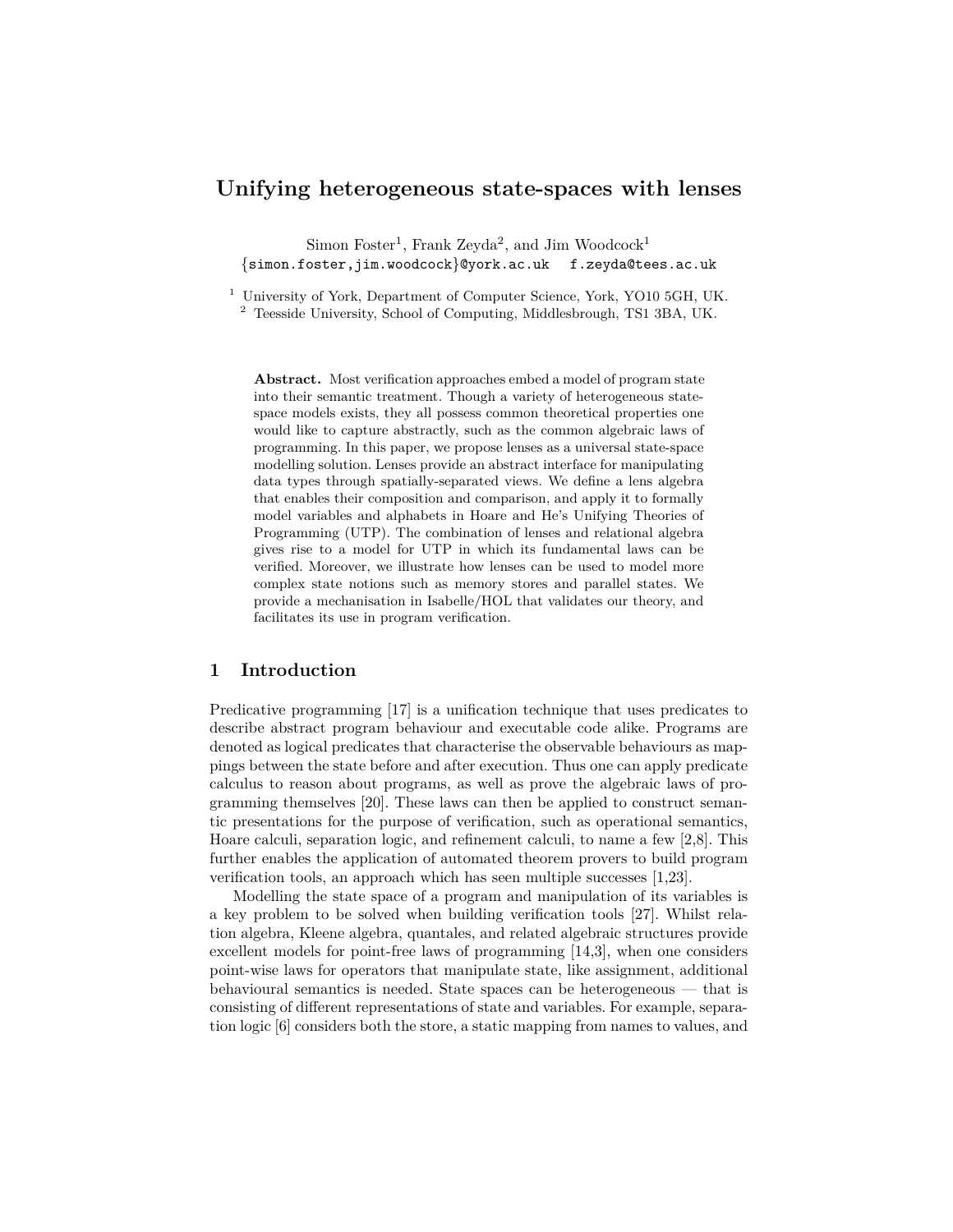the heap, a dynamic mapping from addresses to values. Nevertheless, one would like a uniform interface for different variable models to facilitate the definition and use of generic laws of programming. When considering parallel programs [21], one also needs to consider subdivision of the state space into non-interfering regions for concurrent threads, and their eventual reconciliation post execution. Moreover, we have the overarching need for meta-logical operators on state, like variable substitution and freshness, that are often considered informally but are vital to express and mechanise many laws of programming [20,17,21].

In this paper, we propose *lenses* [12] as a unifying solution to state-space modelling. Lenses provide a solution to the view-update problem in database theory [13], and are similarly applied to manipulation of data structures in functional programming [11]. They employ well-behaved get and put functions to identify a particular view of a source data structure, and allow one to perform transformations on it independently of the wider context.

Our contribution is an extension of the theory of lenses that allows their use in modelling variables as abstract views on program state spaces with a uniform semantic interface. We define a novel lens algebra for manipulation of variables and state spaces, including separation-algebra-style operators [6] such as state (de)composition, that enable abstract reasoning about program operators that modify state spaces in sophisticated ways. Our algebra has been mechanised in Isabelle/HOL [24] and includes a repository of verified lens laws.

We apply the lens algebra to model heterogeneous state space models within the context of Hoare and He's Unifying Theories of Programming [21,7] (UTP), a predicative programming framework with an incremental and modular approach to denotational model construction. Therein, we use lenses to semantically model UTP variables and the predicate calculus' meta-logical functions, with no need for explicit abstract syntax, and thence provide a purely algebraic basis for the meta-logical laws, predicate calculus laws, and the laws of programming. We have further used Isabelle/HOL to mechanise a large repository of UTP laws; this both validates the soundness of our lens-based UTP framework and, importantly, paves the way for future program verification tools<sup>3</sup>.

The structure of our paper is as follows. In §2, we provide background material and related work. In §3, we present a mechanised theory of lenses, in the form of an algebraic hierarchy, concrete instantiations, and algebraic operators, including a useful equivalence relation. This theory is standalone, and we believe has further applications beyond modelling state. Crucially, all the constructions we describe require only a first-order polymorphic type system which makes it suitable for Isabelle/HOL. In §4, we apply the theory of lenses to show how different state abstractions can be given a unified treatment. For this, we construct the UTP's relational calculus, associated meta-logical operators, and prove various laws of programming. Along the way, we show how our model satisfies various important algebraic structures to validate its adequacy. We also use lenses to give an account to parallel state in §4.4. Finally, in §5, we conclude.

<sup>&</sup>lt;sup>3</sup> For supporting Isabelle theories, including mechanised proofs for all laws in this paper, see http://cs.york.ac.uk/˜simonf/ictac2016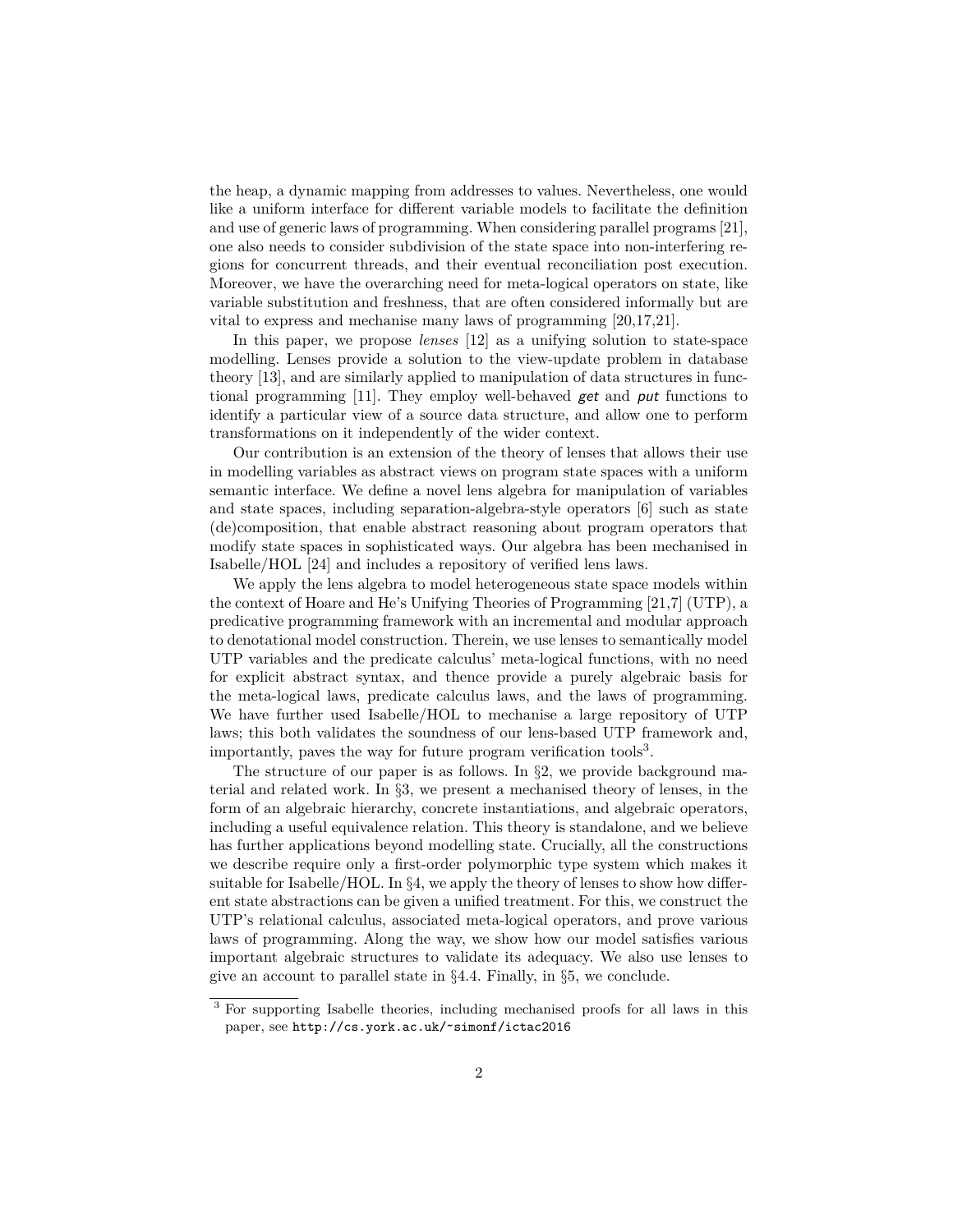$$
x := v \triangleq x' = v \wedge y' = y \qquad P; Q \triangleq \exists x_0 \bullet P[x_0/x'] \wedge Q[x_0/x]
$$
  

$$
(P \triangleleft b \triangle Q) \triangleq (b \wedge P) \vee (\neg b \wedge Q) \qquad P^* \triangleq \nu X \bullet P; X
$$

**Table 1.** Imperative programming in the alphabetised relational calculus

## **2 Background and related work**

#### **2.1 Unifying Theories of Programming**

The UTP [21] is a framework for defining denotational semantic models based on an alphabetised predicate calculus. A program is denoted as a set of possible observations. In the relational calculus, imperative programs are in view and thus observations consist of before variables  $x$  and after variables  $x'$ . This allows operators like assignment, sequential composition, if-then-else, and iteration to be denoted as predicates over these variables, as illustrated in Table 1. From these denotations, algebraic laws of programming can be proved, such as those in Table 2, and more specialised semantic models developed for reasoning about programs, such as Hoare calculi and operational semantics. UTP also supports more sophisticated modelling constructs; for example concurrency is treated in [21, Chapter 7] via the *parallel-by-merge* construct  $P||_M Q$ , a general scheme for parallel composition that creates two copies of the state space, executes *P* and *Q* in parallel on them, and then merges the results through the merge predicate *M*. This is then applied to UTP theory of communication in Chapter 8, and henceforth to give a UTP semantics to the process calculus CSP [7,19].

Mechanisation of the UTP for the purpose of verification necessitates a model for the predicate and relational calculi [16,29] that must satisfy laws such as those in Table 2. LP1 and LP2 are point-free laws, and can readily be derived from algebras like relation algebra or Kleene algebra [14]. The remaining laws, however, are point-wise in the sense that they rely on the predicate variables. Whilst law LP3 can be modelled with KAT [2] (Kleene Algebra with Tests) by considering *b* to be a test, the rest explicitly reference variables. LP4 and LP5 require that we support quantifiers and substitution. LP6 additionally requires we can specify free variables. Thus, to truly provide a generic algebraic foundation for the UTP, a more expressive model supporting these operators is needed.

$$
(P \; ; \; Q) \; ; \; R \; = \; P \; ; \; (Q \; ; \; R) \tag{LP1}
$$

$$
P; \text{false} = \text{false}; P = \text{false}
$$
 (LP2)

while 
$$
b \, \text{do } P = (P \, ; \, \text{while } b \, \text{do } P) \triangleleft b \triangleright \mathbf{I}
$$
 if  $\forall x \bullet x' \notin \text{fv}(b)$  (LP3)

$$
P \; ; \; Q \; = \; \exists \; x_0 \; \bullet \; P[x_0/x] \; ; \; Q[x_0/x'] \tag{LP4}
$$

$$
x := e \, ; \, P = P[e/x] \tag{LP5}
$$

$$
(x := e : y := f) = (y := f : x := e)
$$
 if  $x \neq y, x \notin f(v(f), y \notin f(v(e))$  (LP6)

**Table 2.** Typical laws of programming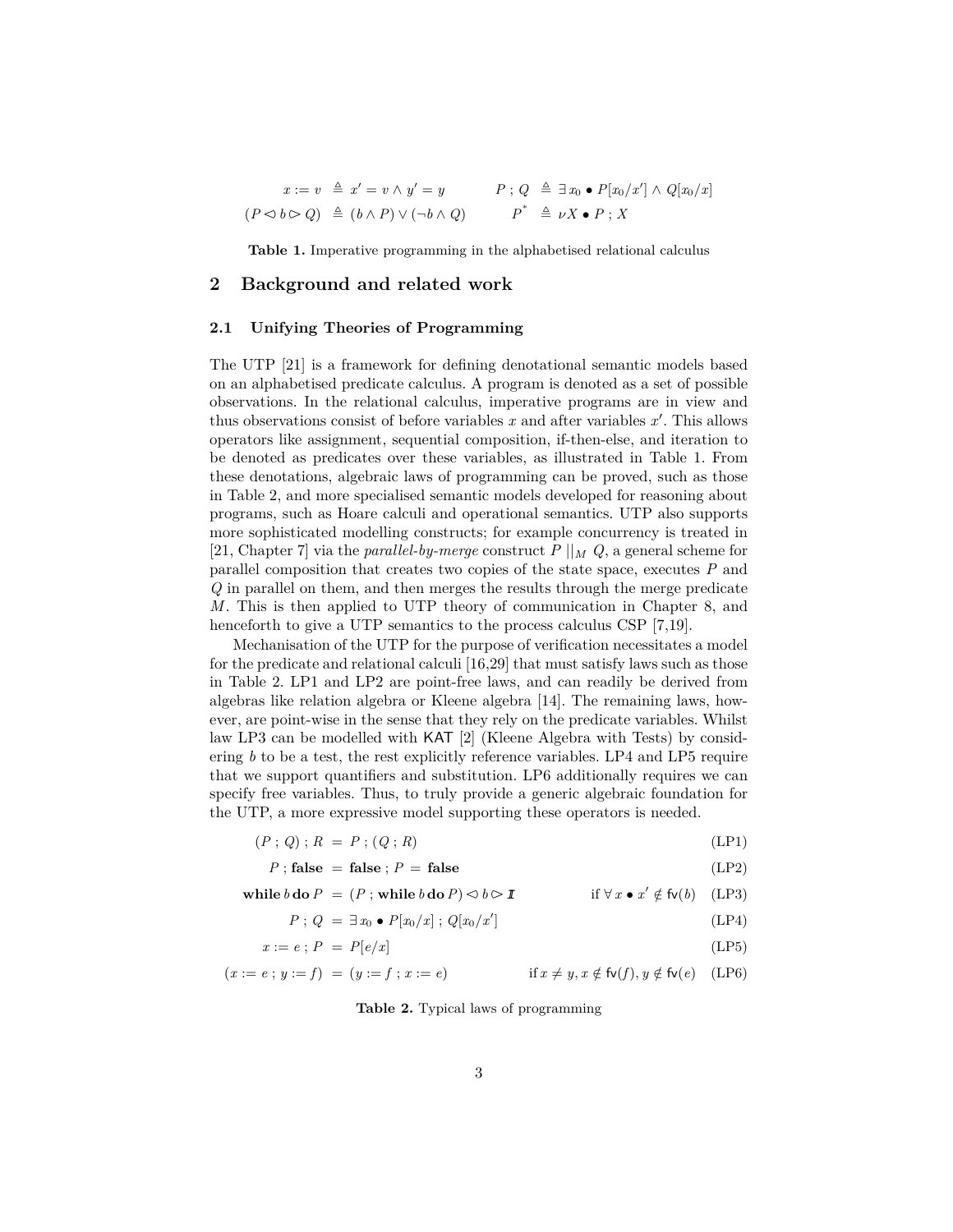#### **2.2 Isabelle/HOL**

Isabelle/HOL [24] is a proof assistant for Higher Order Logic. It includes a functional specification language, a proof language for discharging specified goals in terms of proven theorems, and tactics that help automate proof. Its type system supports first-order parametric polymorphism, meaning types can carry variables – e.g.  $\alpha$  list for type variable  $\alpha$ . Built-in types include total functions  $\alpha \Rightarrow \beta$ , tuples  $\alpha \times \beta$ , booleans bool, and natural numbers nat. Isabelle also includes partial function maps  $\alpha \to \beta$ , which are represented as  $\alpha \Rightarrow \beta$  option, where  $\beta$  option can either take the value Some  $(v : \beta)$  or None. Function dom(*f*) gives the domain of *f*,  $f(k \mapsto v)$  updates a key *k* with value *v*, and function the :  $\alpha$  option  $\Rightarrow \alpha$  extracts the valuation from a **Some** constructor, or returns an underdetermined value if None is present.

Record types can be created using  $\textbf{record} \mathcal{R} = f_1 : \tau_1 \cdots f_n : \tau_n$ , where  $f_i : \tau_i$ is a field. Each field  $f_i$  yields a query function  $f_i: \mathcal{R} \Rightarrow \tau_i$ , and update function  $f_i$ *-upd* :  $(\tau_i \Rightarrow \tau_i) \Rightarrow (\mathcal{R} \Rightarrow \mathcal{R})$  with which to transform R. Moreover Isabelle provides simplification theorems for record instances ( $| f_1 = v_1 \cdots f_n = v_n |$ ):

$$
f_i(\mathbf{0}\cdots f_i = v\cdots \mathbf{0}\mathbf{0}\mathbf{0}\cdots f_i\mathbf{-}wpd\,g\,(\mathbf{0}\cdots f_i = v\cdots \mathbf{0}\mathbf{0}\mathbf{0}\cdots f_i = g(v)\cdots \mathbf{0}\mathbf{0}
$$

The HOL logic includes an equality relation  $=$   $\alpha \Rightarrow \alpha \Rightarrow$  bool that equates values of the same type  $\alpha$ . In terms of tactics, Isabelle provides an equational simplifier simp, generalised deduction tactics blast and auto, and integration of external automated provers using the sledgehammer tool [5].

Our paper does not rely on detailed knowledge of Isabelle, as we present our definitions and theorems mathematically, though with an Isabelle feel. Technically, we make use of the lifting and transfer packages [22] that allow us to lift definitions and associated theorems from super-types to sub-types. We also make use of Isabelle's **locale** mechanism to model algebraic hierarchies as in [14].

#### **2.3 Mechanised state spaces**

Several mechanisations of the UTP in Isabelle exist [9,10,16,29] that take a variety of approaches to modelling state; for a detailed survey see [29]. A general comparison of approaches to modelling state was made in [27] which identifies four models of state, namely state as functions, tuples, records, and abstract types, of which the first and third seem the most prevalent.

The first approach models state as a function  $\forall$ ar  $\Rightarrow$   $\forall$ al, for suitable value and variable types. This approach is taken by [25,16,8,29], and requires a deep model of variables and values, in which concepts such as typing are first-class. This provides a highly expressive model with few limitations on possible manipulations [16]. However, [27] highlights two obstacles: (1) the machinery required for deep reasoning about program values is heavy and *a priori* limits possible constructions, and (2) explicit variable naming requires one to consider issues like  $\alpha$ -renaming. Whilst our previous work [29] effectively mitigates (1), at the expense of introducing axioms, the complexities associated with (2) remain. Nevertheless, the approach seems necessary to model dynamic creation of variables, as required, for example, in modelling memory heaps in separation logic [6,8].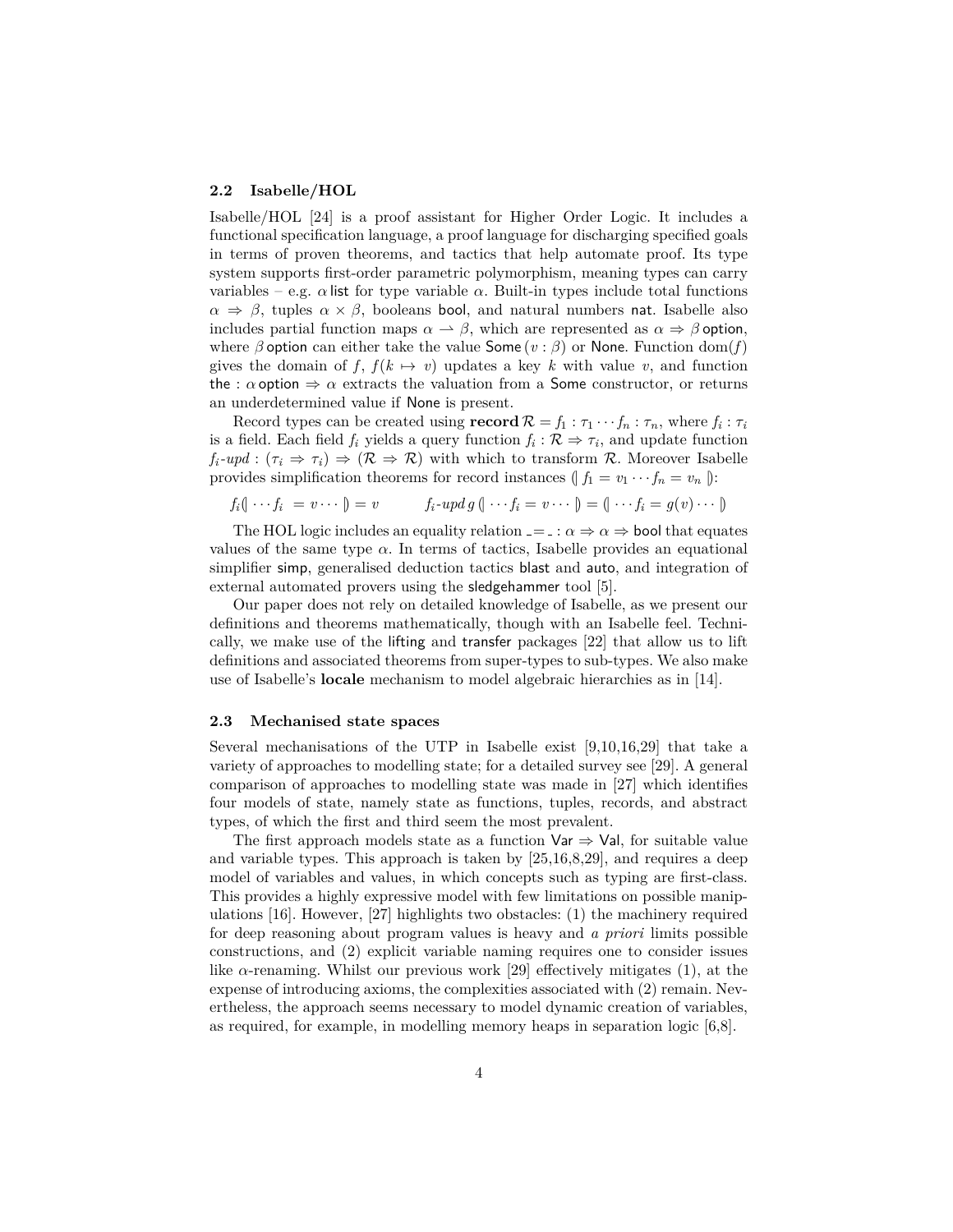

**Fig. 1.** Visualisation of a simple lens



The alternative approach uses records to model state; a technique often used by verification tools in Isabelle [1,9,10,2]. In particular, [9] uses this approach to create a shallow embedding of the UTP and library of laws<sup>4</sup> which, along with [25], our work is inspired by. A variable in this kind of model is abstractly represented by pairing the field-query and update functions, *f<sup>i</sup>* and *fi-upd*, yielding a nameless representation. As shown in [9,10,2], this approach greatly simplifies automation of program verification in comparison to the former functional approach through directly harnessing the polymorphic type system and automated proof tactics. However, the expense is a loss of flexibility compared to the functional approach, particularly in regards to decomposition of state spaces and handling of extension as required for local variables [27]. Moreover, those employing records seldom provide general support for meta-logical concepts like substitution, and do not abstractly characterise the behaviour of variables.

Our approach generalises all these models by abstractly characterising the behaviour of state and variables using lenses. Lenses were created as an abstraction for bidirectional programming and solving the view-update problem [12]. They abstract different views on a data space, and allow their manipulation independently of the context. A lens consists of two functions: get that extracts a view from a larger source, and  $put$  that puts back an updated view. [11] gives a detailed study of the algebraic lens laws for these functions. Combinators are also provided for composing lenses [13,12]. They have been practically applied in the *Boomerang* language<sup>5</sup> for transformations on textual data structures.

Our lens approach is indeed related to the state-space solution in [27] of using Isabelle locales to characterise a state type abstractly and polymorphically. A difference though is the use of explicit names, where our lenses are nameless. Moreover, the core lens laws [11] bear a striking resemblance to Back's variable laws [4], which he uses to form the basis for the meta-logical operators of substitution, freshness, and specification of procedures.

## **3 Lenses**

In this section, we introduce our lens algebra, which is later used in §4 to give a uniform interface for variables. The lens laws in §3.1 and composition operator of §3.3 are adapted from [12,11], though the remaining operators, such as independence and sublens, are novel. All definitions and theorems have been mechanically validated<sup>3</sup>.

<sup>4</sup> See archive of formal proofs: https://www.isa-afp.org/entries/Circus.shtml

<sup>5</sup> Boomerang home page: http://www.seas.upenn.edu/˜harmony/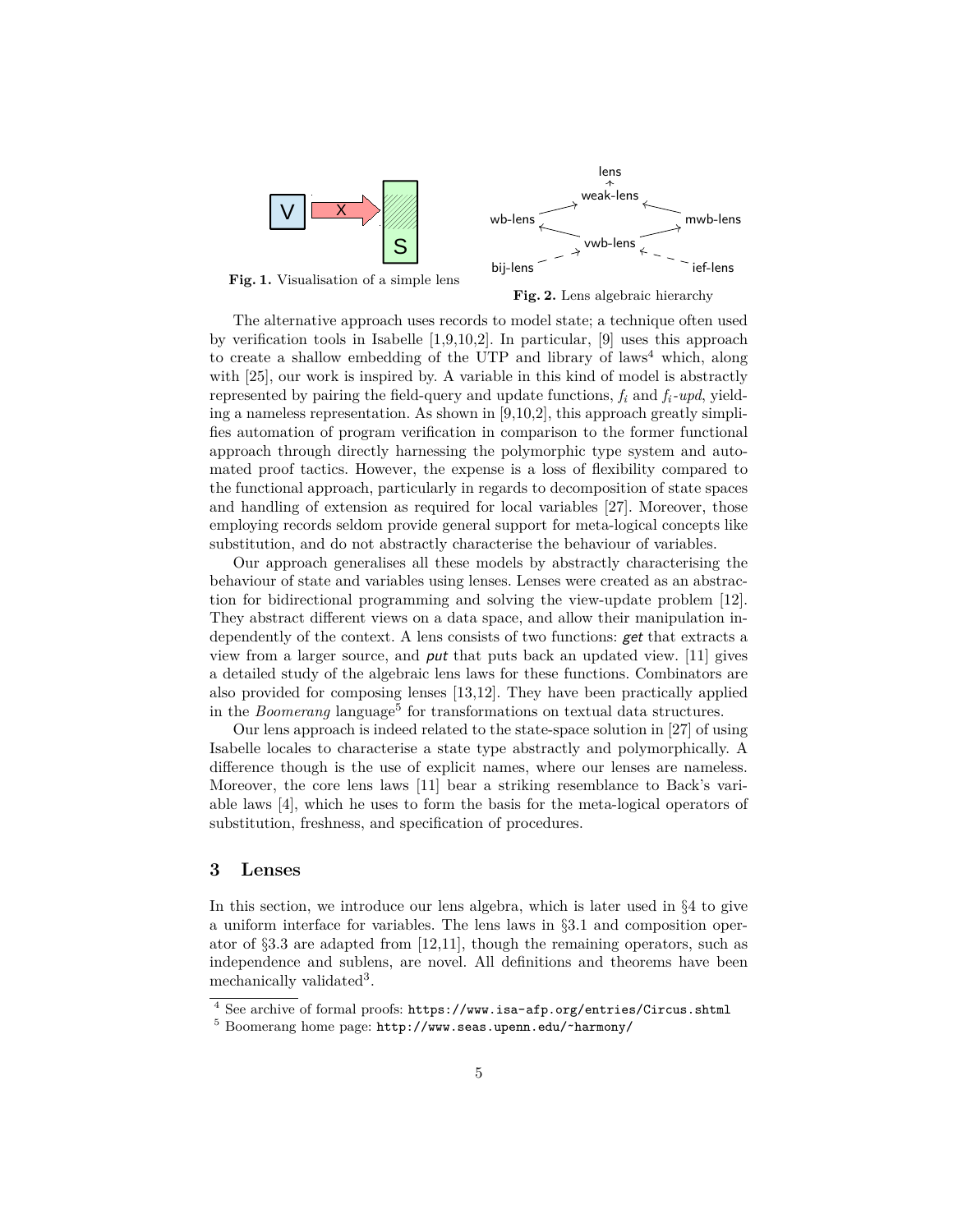#### **3.1 Lens laws**

A lens  $X: V \implies S$ , for source type S and view type V, identifies V with a subregion of S, as illustrated in Figure 1. The arrow denotes *X* and the hatched area denotes the subregion  $V$  it characterises. Transformations on  $V$  can be performed without affecting the parts of S outside the hatched area. The lens signature consists of a pair of total functions<sup>6</sup>  $get_X : S \Rightarrow V$  that extracts a view from a source, and  $\text{put}_X : S \Rightarrow V \Rightarrow S$  that updates a view within a given source. When speaking about a particular lens we omit the subscript name. The behaviour of a lens is constrained by one or more of the following laws [11].

$$
get(puts \, v) = v \tag{PutGet}
$$

$$
put(puts v') v = put sv
$$
 (PutPut)

$$
put\,s\,(get\,s) = s\tag{GetPut}
$$

PutGet states that if we update the view in *s* to *v*, then extracting the view yields *v*. PutPut states that if we make two updates, then the first update is overwritten. GetPut states that extracting the view and then putting it back yields the original source. These laws are often grouped into two classes [12]: *well-behaved lenses* that satisfy PutGet and GetPut, and *very well-behaved lenses* that additionally satisfy PutPut. We also identify *weak lenses* that satisfy only PutGet, and *mainly well-behaved lenses* that satisfy PutGet and PutPut but not GetPut. These weaker classes prove useful in certain contexts, notably in the map lens implementation (see  $\S 3.2$ ). Moreover [11,12] also identify the class of *bijective lenses* that satisfy PutGet and also the following law.

$$
put\,s\,(get\,s') = s'\tag{StrongGetPut}
$$

StrongGetPut states that updating the view completely overwrites the state, and thus the source and view are, in some sense, equivalent. Finally we have the class of *ineffectual lenses* whose views do not effect the source. Our complete algebraic hierarchy of lenses is illustrated in Figure 2, where the arrows are implicative.

### **3.2 Concrete lenses**

We introduce lenses that exemplify the above laws and are applicable to modelling different kinds of state spaces. The function lens (fl) can represent total variable state functions  $\forall$ ar  $\Rightarrow$   $\forall$ al [16], whilst the map lens (ml) can represent heaps [8]. The record lens (rl) can represent static variables [10,2].

## **Definition 1 (Function, Map, and Record lenses).**

|                                                    | $\mathsf{get}_{\mathsf{fl}(k)} \triangleq \lambda f. f(k)$ | $put_{\mathsf{fl}(k)} \triangleq \lambda f v. f(k := v)$                                                |
|----------------------------------------------------|------------------------------------------------------------|---------------------------------------------------------------------------------------------------------|
|                                                    | $get_{ml(k)} \triangleq \lambda f.$ the $(f(k))$           | $put_{\mathrm{ml}(k)} \triangleq \lambda f v. f(k \mapsto v)$                                           |
| $\mathsf{get}_{\mathsf{rl}(f_i)} \ \triangleq f_i$ |                                                            | $get_{\mathsf{rl}(f_i)} \triangleq \lambda \, r \, v \cdot f_i\text{-}upd\,(\lambda \, x \cdot v) \, r$ |

 $6$  Partial functions are sometimes used in the literature, e.g. [13]. We prefer total functions, as these circumvent undefinedness issues and are at the core of Isabelle/HOL.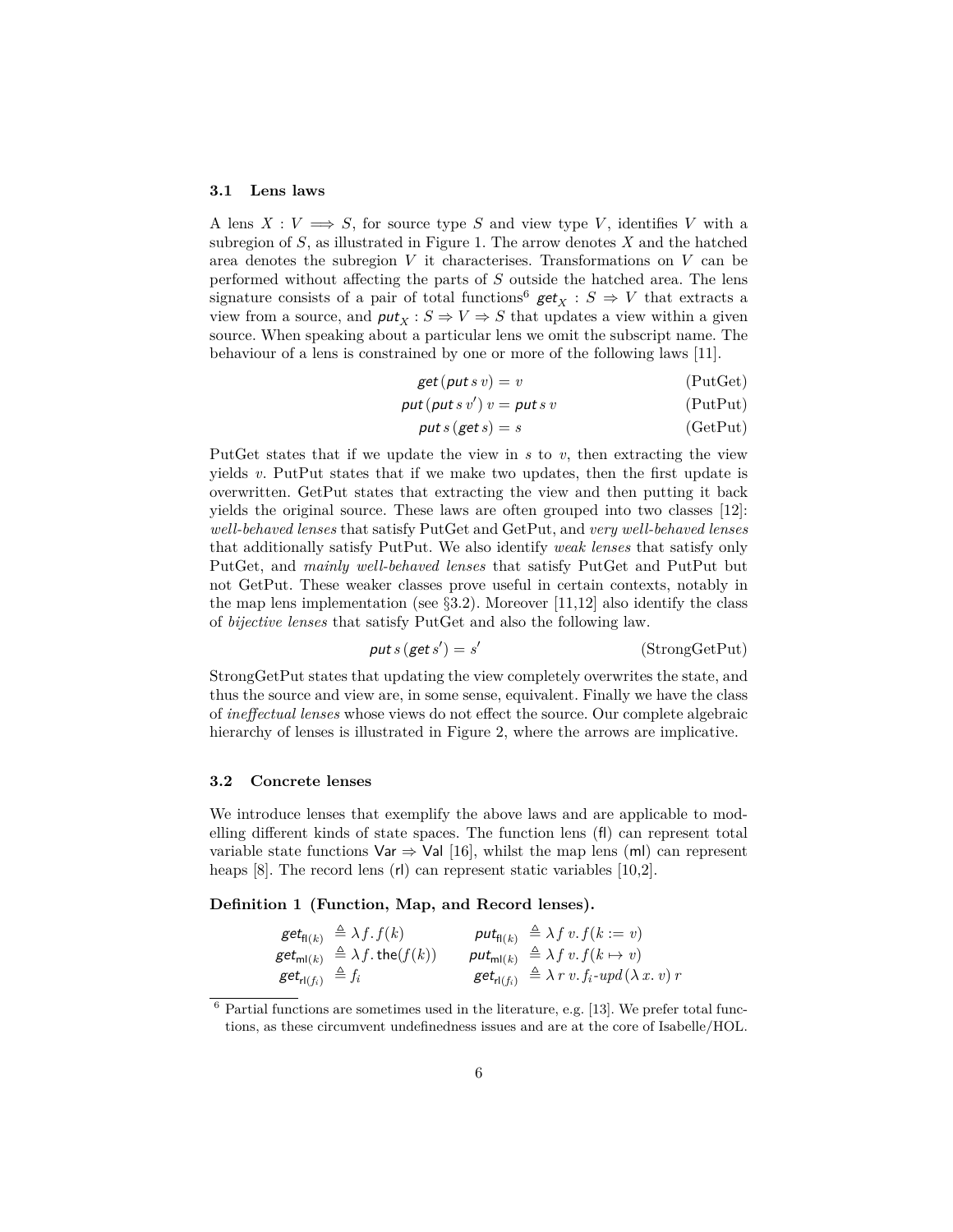

**Fig. 3.** Lens composition visualised



**Fig. 4.** Lens independence visualised

The (total) function lens  $f(x)$  focusses on a specific output associated with input  $k$ . The get function applies the function to  $k$ , and the *put* function updates the valuation of *k* to *v*. It is a very well-behaved lens:

#### **Theorem 1 (The function lens is very well-behaved).**

*Proof.* Included in our mechanised Isabelle theories<sup>3</sup>.

The map lens  $m(k)$  likewise focusses on the valuation associated with a given key *k*. If no value is present at *k* then get returns an arbitrary value. The map lens is therefore not a well-behaved lens since it does not satisfy GetPut, as  $f(k \mapsto \text{the}(f(k))) \neq f$  when  $k \notin \text{dom}(f)$  since the maps have different domains.

## **Theorem 2 (The map lens is mainly well-behaved).**

Finally, we consider the record lens  $rec(f_i)$ . As mentioned in §2.3, each record field yields a pair of functions *f<sup>i</sup>* and *fi*-upd, and associated simplifications for record instances. Together these can be used to prove the following theorem:

**Theorem 3 (Record lens).** *Each*  $f_i : \mathcal{R} \Rightarrow \tau_i$  *yields a very well-behaved lens.* 

This must be proved on a case-by-case basis for each field in each newly defined record; however the required proof obligations can be discharged automatically.

#### **3.3 Lens algebraic operators**

Lens composition  $X \overset{\circ}{\circ} Y : V_1 \Longrightarrow S$ , for  $X : V_1 \Longrightarrow V_2$  and  $Y : V_2 \Longrightarrow S$  allows one to focus on regions within larger regions. The intuition in Figure 3 shows how composition of  $X$  and  $Y$  yields a lens that focuses on the  $V_1$  subregion of  $S$ . For example, if a record has a field which is itself a record, then lens composition allows one to focus on the inner fields by composing the lenses for the outer with those of the inner record. The definition is given below.

## **Definition 2 (Lens composition).**

$$
\mathit{put}_{X\S Y} \triangleq \lambda \, s \, v. \, \mathit{put}_{Y} \, s \, (\mathit{put}_{X} \, (\mathit{get}_{Y} \, s) \, v) \qquad \mathit{get}_{X\S Y} \triangleq \mathit{get}_{X} \circ \mathit{get}_{Y}
$$

The *put* operator of lens composition first extracts view  $V_2$  from source  $S$ , puts  $v: V_1$  into this, and finally puts the combined view. The get operator simply composes the respective get functions. Lens composition is closed under all lens classes ({weak, wb, mwb, vwb}-lens). We next define the unit lens,  $\mathbf{0}:$  unit  $\Longrightarrow S$ , and identity lens,  $\mathbf{1}: S \longrightarrow S$ .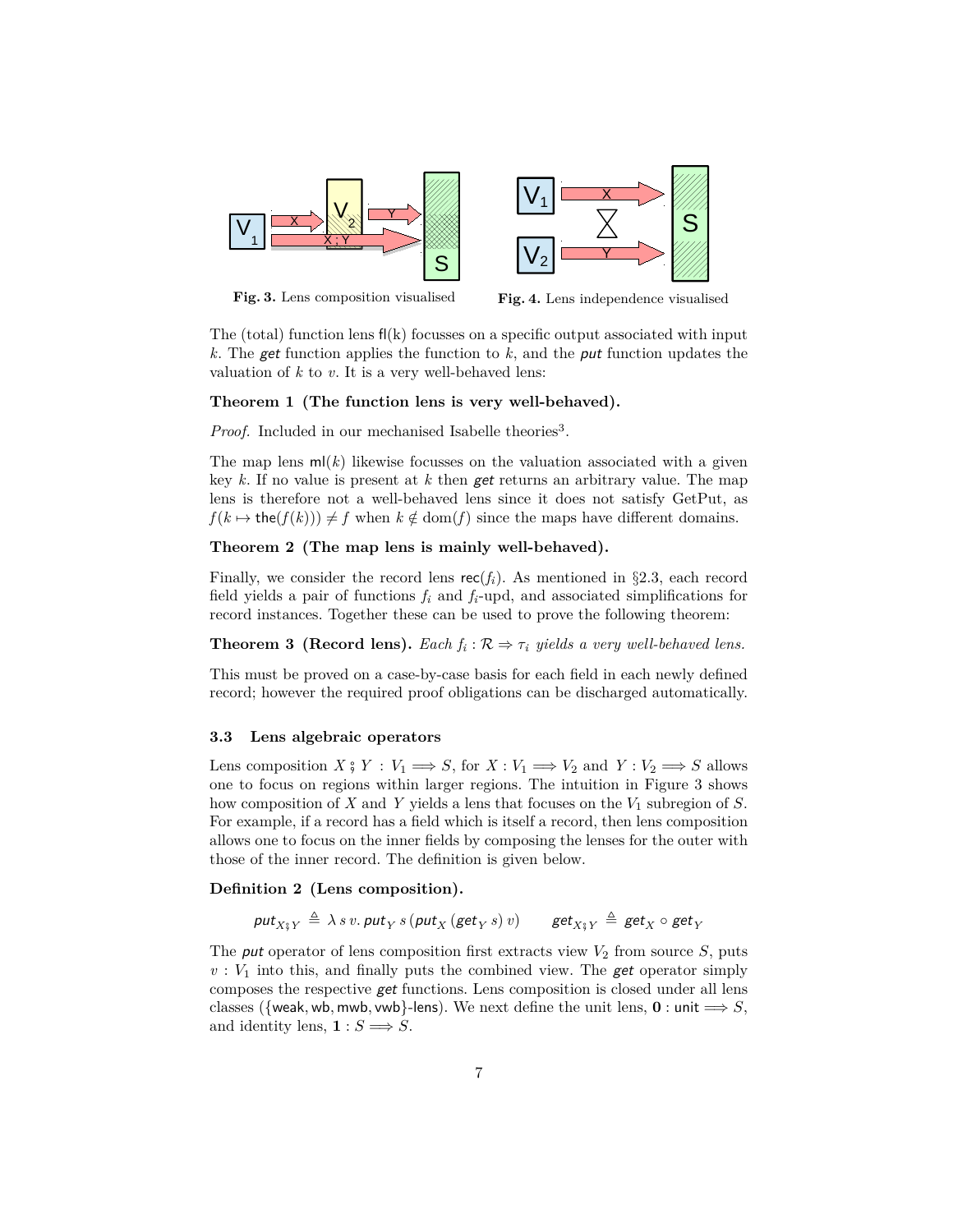**Definition 3 (Unit and identity lenses).**

$$
\text{put}_0 \triangleq \lambda s \, v.s \qquad \text{get}_0 \triangleq \lambda s. \quad \text{put}_1 \triangleq \lambda s \, v. \quad \text{get}_1 \triangleq \lambda s. \quad \text{get}_2 \triangleq \lambda s. \quad \text{get}_3 \triangleq \lambda s. \quad \text{get}_4 \triangleq \lambda s. \quad \text{get}_4 \triangleq \lambda s. \quad \text{get}_5 \triangleq \lambda s. \quad \text{get}_6 \triangleq \lambda s. \quad \text{get}_6 \triangleq \lambda s. \quad \text{get}_7 \triangleq \lambda s. \quad \text{get}_7 \triangleq \lambda s. \quad \text{get}_8 \triangleq \lambda s. \quad \text{get}_9 \triangleq \lambda s. \quad \text{get}_9 \triangleq \lambda s. \quad \text{get}_9 \triangleq \lambda s. \quad \text{get}_9 \triangleq \lambda s. \quad \text{get}_9 \triangleq \lambda s. \quad \text{get}_9 \triangleq \lambda s. \quad \text{get}_9 \triangleq \lambda s. \quad \text{get}_9 \triangleq \lambda s. \quad \text{get}_9 \triangleq \lambda s. \quad \text{get}_9 \triangleq \lambda s. \quad \text{get}_9 \triangleq \lambda s. \quad \text{get}_9 \triangleq \lambda s. \quad \text{get}_9 \triangleq \lambda s. \quad \text{get}_9 \triangleq \lambda s. \quad \text{get}_9 \triangleq \lambda s. \quad \text{get}_9 \triangleq \lambda s. \quad \text{get}_9 \triangleq \lambda s. \quad \text{get}_9 \triangleq \lambda s. \quad \text{get}_9 \triangleq \lambda s. \quad \text{get}_9 \triangleq \lambda s. \quad \text{get}_9 \triangleq \lambda s. \quad \text{get}_9 \triangleq \lambda s. \quad \text{get}_9 \triangleq \lambda s. \quad \text{get}_9 \triangleq \lambda s. \quad \text{get}_9 \triangleq \lambda s. \quad \text{get}_9 \triangleq \lambda s. \quad \text{get}_9 \triangleq \lambda s. \quad \text{get}_9 \triangleq \lambda s. \quad \text{get}_9 \triangleq \lambda s. \quad \text{get}_9 \triangleq \lambda s. \quad \text{get}_9 \triangleq \lambda s. \quad \text{get}_9 \triangleq \lambda s. \quad \text{get}_9 \triangleq \lambda s. \quad \text{get}_9 \triangleq \lambda s. \quad \text{get}_9 \triangleq \lambda s. \quad \text{get}_9 \triangleq \lambda s. \quad \text{
$$

The unit lens view is the singleton type unit. Its *put* has no effect on the source, and get returns the single element (). It is thus an ineffectual lens. The identity lens identifies the view with the source, and it is thus a bijective lens. Lens composition and identity form a monoid. We now consider operators for comparing lenses which may have different view types, beginning with lens independence.

**Definition 4 (Lens independence).** *Lenses*  $X: V_1 \Longrightarrow S$  *and*  $Y: V_2 \Longrightarrow S$ *are independent, written*  $X \Join Y$ *, provided they satisfy the following laws:* 

$$
\mathsf{put}_X(\mathsf{put}_Y \, s \, v) \, u \ = \mathsf{put}_Y(\mathsf{put}_X \, s \, u) \, v \tag{LII}
$$

$$
get_X(\text{put}_Y s v) = get_X s \tag{LI2}
$$

$$
get_Y(\text{put}_X s u) = get_Y s \tag{LI3}
$$

Intuitively, two lenses are independent if they identify disjoint regions of the source as illustrated in Figure 4. We characterise this by requiring that the *put* functions of *X* and *Y* commute (LI1), and that the put functions of each lens has no effect on the result of the get function of the other (LI2,LI3). For example, independence of function lenses follows from inequality of the respective inputs, i.e.  $f(x_1) \Join f(x_2) \Leftrightarrow k_1 \neq k_2$ . Lens independence is a symmetric relation, and it is also irreflexive  $(¬(X ∞ X))$ , unless *X* is ineffectual.

The second type of comparison between two lenses is containment.

**Definition 5 (Sublens relation).** *Lens X* :  $V_1 \implies S$  *is a sublens of Y* :  $V_2 \Longrightarrow S$ , written  $X \preceq Y$ , if the equation below is satisfied.

$$
X \preceq Y \triangleq \exists Z : V_1 \Longrightarrow V_2. Z \in \mathsf{wb-lens} \land X = Z \mathbin{\text{\texttt{\%}}}\ Y
$$

The intuition of sublens is simply that the source region of *X* is contained within that of *Y* . The definition is explained by the following commuting diagram:

$$
V_1 \xrightarrow{X} \xrightarrow{S} \searrow Y
$$
  

$$
V_1 \xrightarrow{Z} \xrightarrow{Y} V_2
$$

Intuitively,  $Z$  is a "shim" lens that identifies  $V_1$  with a subregion of  $V_2$ . Focusing on region  $V_1$  in  $V_2$ , followed by  $V_2$  in S is the same as focusing on  $V_1$  in S. The sublens relation is transitive and reflexive, and thus a preorder. Moreover **0** is the least element  $(0 \leq X)$ , and **1** is the greatest element  $(X \leq 1)$ , provided X is well-behaved. Sublens orders lenses by the proportion of the source captured. We have also proved the following theorem relating independence to sublens:

## **Theorem 4 (Sublens preserves independence).**

## *If*  $X \preceq Y$  and  $Y \bowtie Z$  then also  $X \bowtie Z$

We use sublens to induce an equivalence relation  $X \approx Y \triangleq X \leq Y \wedge Y \leq X$ . It is a weaker notion than homogeneous HOL equality = between lenses as it allows the comparison of lenses with differently-typed views. We next prove two correspondences between bijective and ineffectual lenses.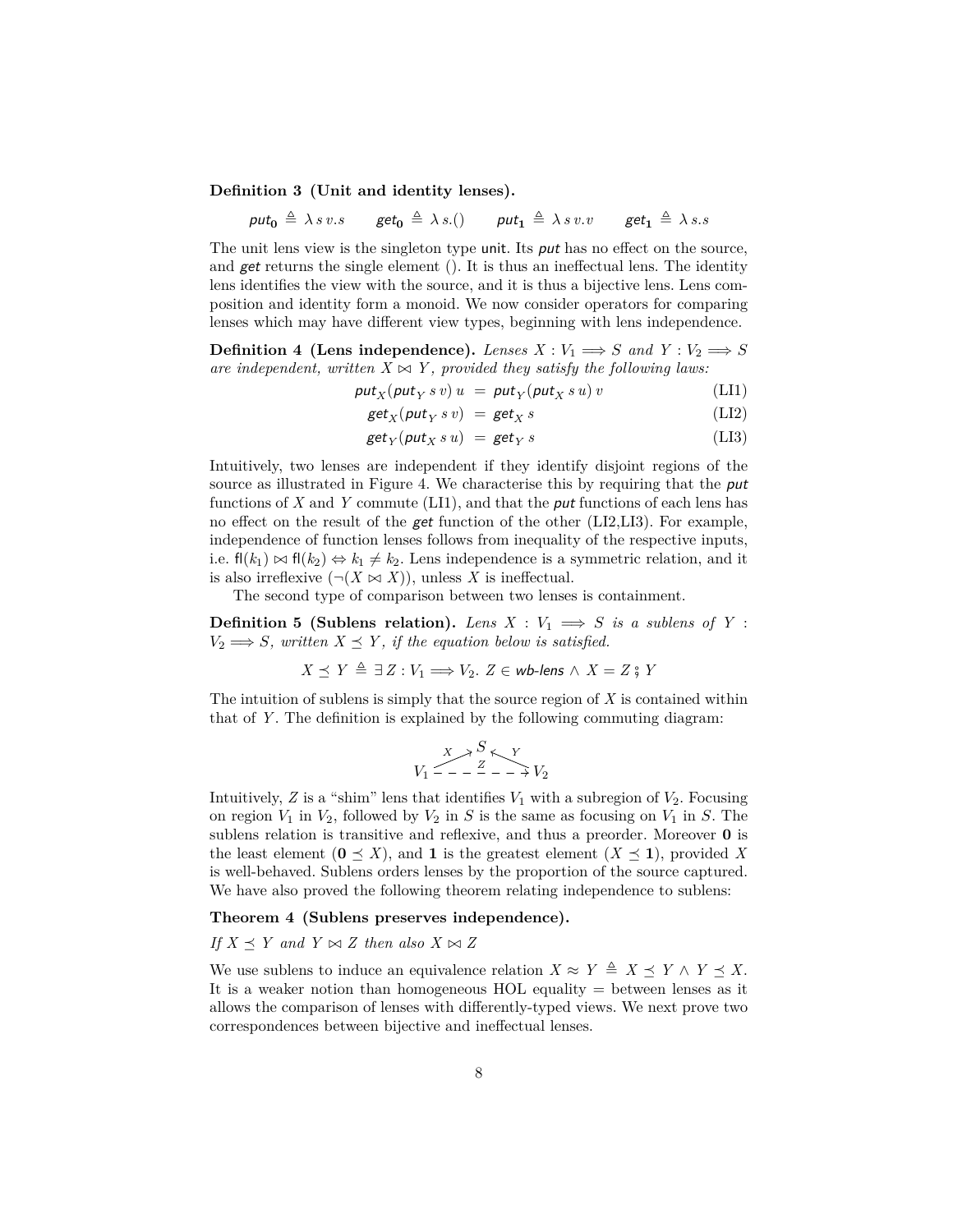

**Fig. 5.** Lens sum visualised

## **Theorem 5 (Bijective and ineffectual lenses equality equivalence).**

 $X \in \text{ief-lens} \Leftrightarrow X \approx 0$  *X*  $\in$  *bij-lens*  $\Leftrightarrow X \approx 1$ 

The first law states that ineffectual lenses are equivalent to **0**, and the second that bijective lenses are equivalent to **1**. Showing that a lens is bijective thus entails demonstrating that it characterises the whole state space, though potentially with a different view type. We lastly describe lens summation.

## **Definition 6 (Lens sum).**

$$
\textit{put}_{X \oplus Y} \ \triangleq \ \lambda \, s \, (u,v). \ \textit{put}_X \, (\textit{put}_Y \, s \, v) \, u \quad \quad \textit{get}_{X \oplus Y} \ \triangleq \ \lambda \, s. (\textit{get}_X \, s, \textit{get}_Y \, s)
$$

The intuition is given in Figure 5. Given independent lenses  $X: V_1 \Longrightarrow S$  and *Y* :  $V_2 \implies S$ , their sum yields a lens  $V_1 \times V_2 \implies S$  that characterises both subregions. The combined *put* function executes the *put* functions sequentially, whilst the *get* extracts both values simultaneously. A notable application is to define when a source can be divided into two disjoint views  $X \bowtie Y$ , a situation we can describe with the formula  $X \oplus Y \approx 1$ , or equivalently  $X \oplus Y \in$  bij-lens, which can be applied to framing or division of a state space for parallel programs (see §4.4). Lens sum is closed under all lens classes. We also introduce two related lenses for viewing the left and right of a product source-type, respectively.

## **Definition 7 (First and second lenses).**

$$
\begin{array}{ll}\n\text{put}_{\text{fst}} \triangleq (\lambda(s, t) u.(u, t)) & \text{get}_{\text{fst}} \triangleq \text{fst} \\
\text{put}_{\text{snd}} \triangleq (\lambda(s, t) u.(s, u)) & \text{get}_{\text{snd}} \triangleq \text{snd}\n\end{array}
$$

We then prove the following lens sum laws:

**Theorem 6 (Sum laws).** *Assuming*  $X \bowtie Y$ ,  $X \bowtie Z$ , and  $Y \bowtie Z$ :

$$
X \oplus Y \approx Y \oplus X
$$
  
\n
$$
X \oplus (Y \oplus Z) \approx (X \oplus Y) \oplus Z
$$
  
\n
$$
X \oplus 0 \approx X
$$
  
\n
$$
X \preceq X \oplus Y
$$
  
\n
$$
X \preceq X \oplus Y
$$
  
\n
$$
fst \oplus snd = 1
$$
  
\n
$$
X \oplus Y \approx Z \text{ if } X \bowtie Z \text{ and } Y \bowtie Z
$$

Lens sum is commutative, associative, has  $\bf{0}$  as its identity, and distributes through lens composition. Naturally, each summand is a sublens of the whole, and it preserves independence as the next law demonstrates. The remaining law demonstrates that a product is fully viewed by its first and second component.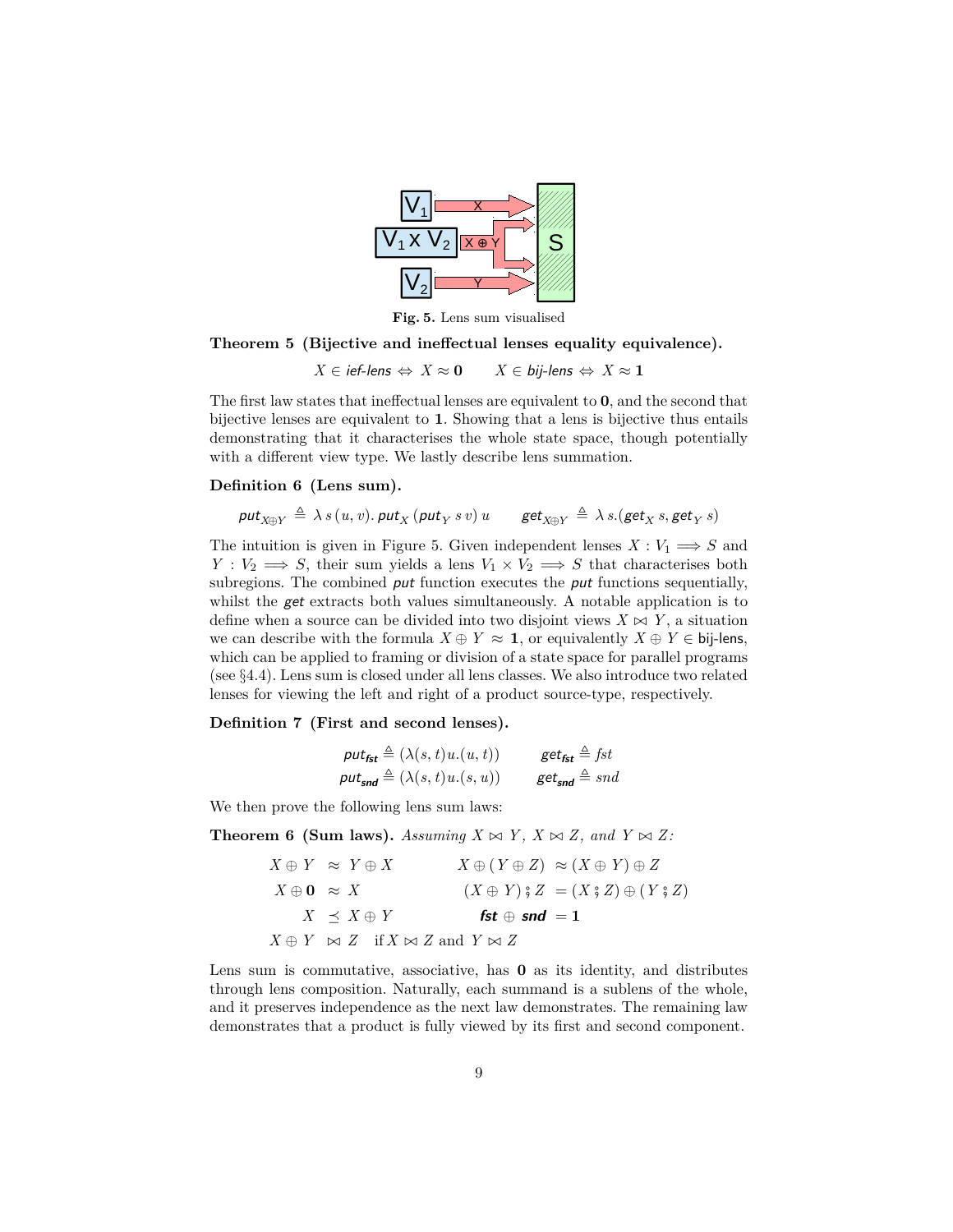## **4 Unifying state-space abstractions**

In this section, we apply our lens theory to modelling state spaces in the context of the UTP's predicate calculus. We construct the core calculus  $(\S 4.1)$ , metalogical operators  $(\S4.2)$ , apply these to the relational laws of programming  $(\S4.3)$ , and finally give an algebraic basis to parallel-by-merge  $(\S 4.4)$ . We also show that our model satisfies various important algebras, and thus justify its adequacy.

#### **4.1 Alphabetised predicate calculus**

Our model of alphabetised predicates is  $\alpha \Rightarrow$  bool, where  $\alpha$  is a suitable type for modelling the alphabet, that corresponds to the state space. We do not constrain the structure of  $\alpha$ , but require that variables be modelled as lenses into it. For example, the record lens rl can represent a typed static alphabet [9,10,2], whilst the map lens ml can support dynamically allocated variables [8]. Moreover, lens composition can be used to combine different lens-based representations of state. We begin with the definition of types for expressions, predicates, and variables.

## **Definition 8 (UTP types).**

| $(\tau,\alpha)$ uexpr $\triangleq (\alpha \Rightarrow \tau)$ |                                                                 | $\alpha$ upred $\triangleq$ (bool, $\alpha$ ) uexpr              |
|--------------------------------------------------------------|-----------------------------------------------------------------|------------------------------------------------------------------|
|                                                              | $(\alpha, \beta)$ urel $\triangleq (\alpha \times \beta)$ upred | $(\tau, \alpha)$ uvar $\triangleq (\tau \Longrightarrow \alpha)$ |

All types are parametric over alphabet type  $\alpha$ . An expression  $(\tau, \alpha)$  uexpr is a query function mapping a state  $\alpha$  to a given value in  $\tau$ . A predicate  $\alpha$  upred is a boolean-valued expression. A (heterogeneous) relation is a predicate whose alphabet is  $\alpha \times \beta$ . A variable  $x : (\tau, \alpha)$  uvar is a lens that views a particular subregion of type  $\tau$  in  $\alpha$ , which affords a very general state model. We already have meta-logical functions for variables, in the form of lens equivalence  $\approx$  and lens independence ⊲⊳ . Moreover, we can construct variable sets using operators **0** which corresponds to ∅, ⊕ which corresponds to ∪, **1** which corresponds to the whole alphabet, and  $\preceq$  that can model set membership  $x \in A$ . Theorem 6 justifies these interpretations. We define several core expression constructs for literals, variables, and operators, from which most other operators can be built.

### **Definition 9 (UTP expression constructs).**

lit :  $\tau \Rightarrow \tau$  uexpr var :  $(\tau, \alpha)$  uvar  $\Rightarrow (\tau, \alpha)$  uexpr  $\int \text{dist } k \triangleq \lambda \, s. \, k$  var  $x \triangleq \lambda \, s. \, get_x \, s$ uop :  $(\tau \Rightarrow \phi) \Rightarrow (\tau, \alpha)$  uexpr  $\Rightarrow (\phi, \alpha)$  uexpr uop  $f v \triangleq \lambda s$ ,  $f (v(s))$ bop :  $(\tau \Rightarrow \phi \Rightarrow \psi) \Rightarrow (\tau, \alpha)$  uexpr  $\Rightarrow (\phi, \alpha)$  uexpr  $\Rightarrow (\psi, \alpha)$  uexpr  $\text{top } f u v \triangleq \lambda s. f(u(s))(v(s))$ 

A literal lit lifts a HOL value to an expression via a constant λ-abstraction, so it yields the same value for any state. A variable expression var takes a lens and applies the get function on the state space *s*. Constructs uop and bop lift functions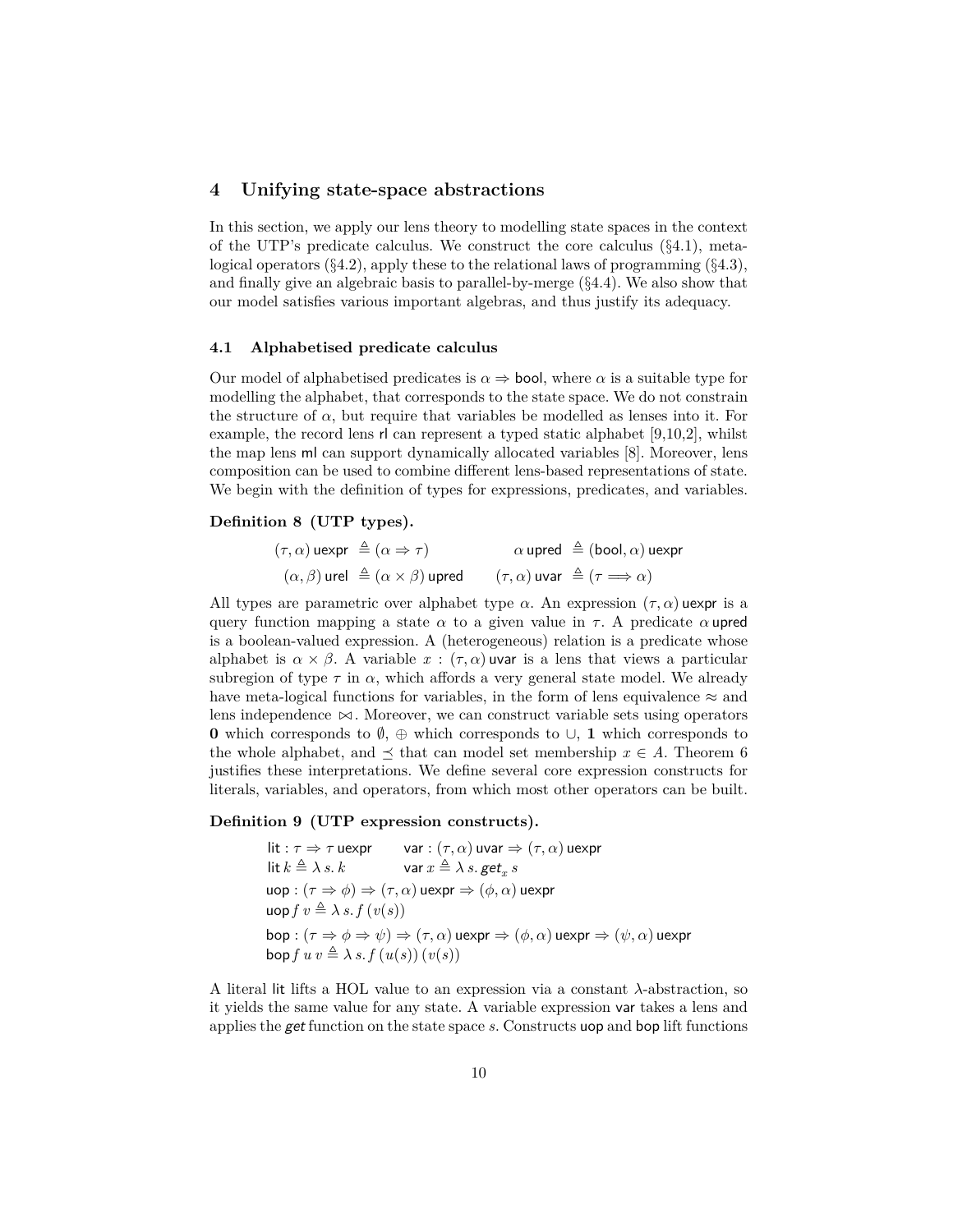to unary and binary operators, respectively. These lifting operators enable a proof tactic for predicate calculus we call pred-tac [16] that uses the transfer package [22] to compile UTP expressions and predicates to HOL predicates, and afterwards apply auto or sledgehammer to discharge the resulting conjecture. Unless otherwise stated, all theorems below are proved in this manner.

The predicate calculus' boolean connectives and equality are obtained by lifting the corresponding HOL functions, leading to the following theorem:

#### **Theorem 7 (Boolean Algebra).** *UTP predicates form a Boolean Algebra*

We define the refinement order on predicates  $P \subseteq Q$ , as usual, as universally closed reverse implication  $[Q \Rightarrow P]$ , and use it to prove the following theorem.

## **Theorem 8 (Complete Lattice).** *UTP predicates form a Complete Lattice*

This provides suprema ( $\Box$ ), infima ( $\Box$ ), and fixed points  $(\mu, \nu)$  which allow us to express recursion. The bottom of the lattice is **true**, the most non-deterministic specification, and the top is **false**, the miraculous program. Next we define the existential and universal quantifiers using the lens operation put:

## **Definition 10 (Existential and universal quantifiers).**

$$
\exists x \bullet P \triangleq (\lambda s. \exists v. P(\textit{put}_x s\, v)) \qquad \forall x \bullet P \triangleq (\lambda s. \forall v. P(\textit{put}_x s\, v))
$$

The quantifiers on the right-hand side are HOL quantifiers. Existential quantification  $(\exists x \bullet P)$  states that there is a valuation for x in state *s* such that P holds, specified using *put*. Universal quantification is defined similarly and satisfies  $(\forall x \bullet P) = (\neg \exists x \bullet \neg P)$ . We derive universal closure  $[P] \triangleq \forall \mathbf{1} \bullet P$ , that quantifies all variables in the alphabet (**1**). Alphabetised predicates then form a Cylindric Algebra [18], which axiomatises the quantifiers of first-order logic.

**Theorem 9 (Cylindric Algebra).** *UTP predicates form a Cylindric Algebra; the following laws are satisfied for well-behaved lenses x, y, and z:* 

$$
(\exists x \bullet \mathbf{false}) \Leftrightarrow \mathbf{false} \tag{C1}
$$

$$
P \Rightarrow (\exists x \bullet P) \tag{C2}
$$

$$
(\exists x \bullet (P \land (\exists x \bullet Q))) \Leftrightarrow ((\exists x \bullet P) \land (\exists x \bullet Q))
$$
\n(C3)

$$
(\exists x \bullet \exists y \bullet P) \Leftrightarrow (\exists y \bullet \exists x \bullet P) \tag{C4}
$$

$$
(x = x) \Leftrightarrow \text{true} \tag{C5}
$$

$$
(y = z) \Leftrightarrow (\exists x \bullet y = x \land x = z) \qquad \text{if } x \bowtie y, x \bowtie z \qquad (\text{C6})
$$

$$
\mathbf{false} \Leftrightarrow \begin{pmatrix} (\exists x \bullet x = y \land P) \land \\ (\exists x \bullet x = y \land \neg P) \end{pmatrix} \quad \text{if } x \bowtie y \quad (\text{C7})
$$

*Proof.* Most proofs are automatic, the one complexity being C4 which we have to split into cases for (1)  $x \bowtie y$ , when *x* and *y* are different, and (2)  $x \approx y$ , when they're the same. We thus implicitly assume that variables cannot overlap, though lenses can. C6 and C7 similarly require independence assumptions.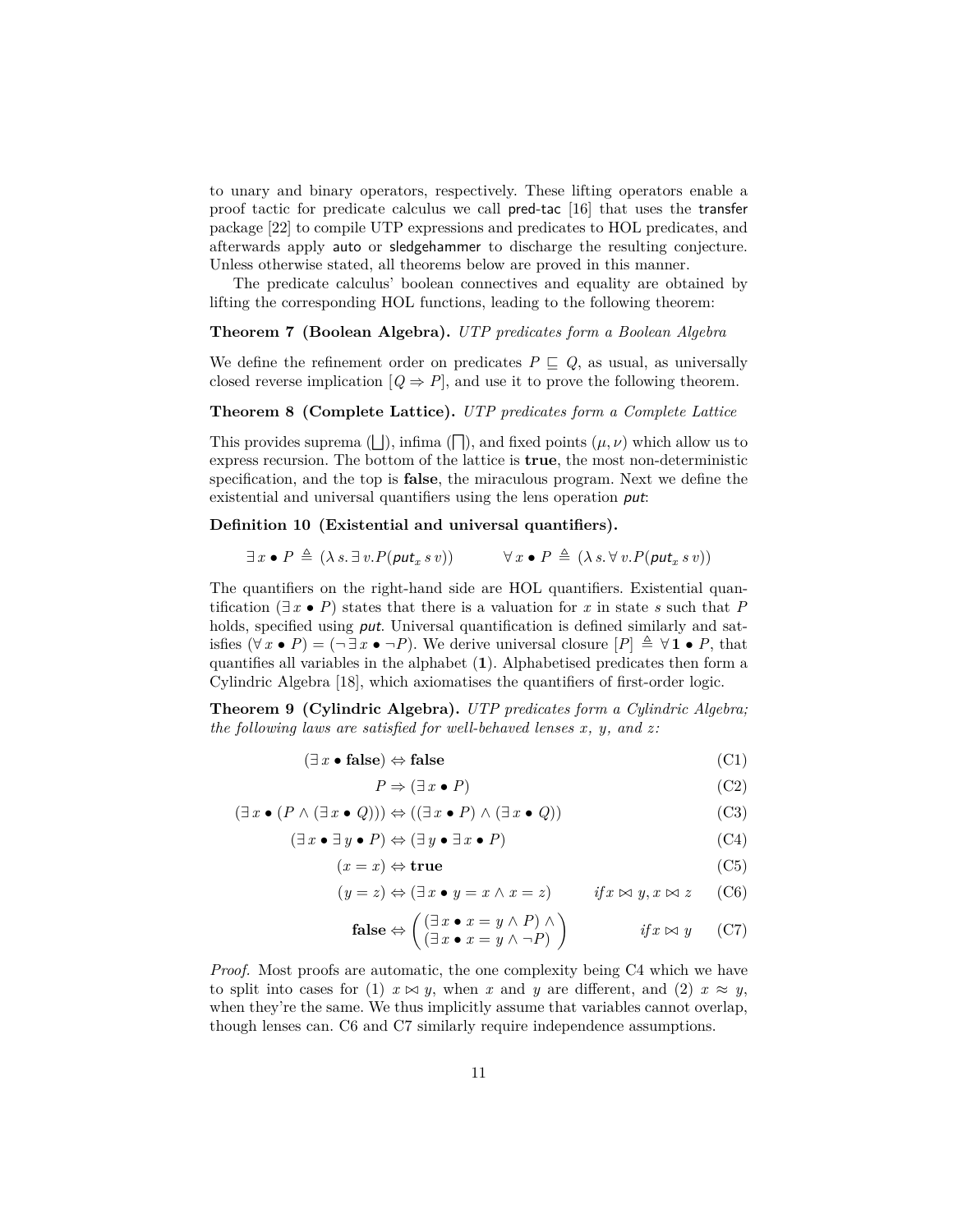From this algebra, the usual laws of quantification can be derived [18], even for nameless variables. Since lenses can also represent variable sets, we can also model quantification over multiple variables such as  $\exists x, y, z \bullet P$ , which is represented as  $\exists x \oplus y \oplus z \bullet P$ , and then prove the following laws.

## **Theorem 10 (Existential quantifier laws).**

$$
(\exists A \oplus B \bullet P) = (\exists A \bullet \exists B \bullet P) \tag{Ex1}
$$

$$
(\exists B \bullet \exists A \bullet P) = (\exists A \bullet P) \qquad \qquad \text{if } B \preceq A \qquad \text{(Ex2)}
$$

$$
(\exists x \bullet P) = (\exists y \bullet Q) \qquad \qquad if x \approx y \qquad \qquad (Ex3)
$$

Ex1 shows that quantifying over two disjoint sets or variables equates to quantification over both. Ex2 shows that quantification over a larger lens subsumes a smaller lens. Finally Ex3 shows that if we quantify over two lenses that identify the same subregion then those two quantifications are equal.

In addition to quantifiers for UTP variables we also provide quantifiers for HOL variables in UTP expressions,  $\exists x \bullet P$  and  $\forall x \bullet P$ , that bind x in a closed λ-term. These are needed to quantify logical meta-variables, which are often useful in proof. This completes the specification of the predicate calculus.

## **4.2 Meta-logical operators**

We next move onto the meta-logical operators, first considering fresh variables, which we model by a weaker semantic property known as *unrestriction* [25,16].

## **Definition 11 (Unrestriction).**

$$
x \sharp P \iff (\forall s, v \bullet P(\mathit{put}_x s v) = P(s))
$$

Intuitively, lens *x* is unrestricted in *P*, written  $x \sharp P$ , provided that *P*'s valuation does not depend on *x*. Specifically, the effect of *P* evaluated under state *s* is the same if we change the value of *x*. It is thus a sufficient notion to formalise the meta-logical provisos for the laws of programming. Unrestriction can alternatively be characterised as predicates whose satisfy the fixed point  $P = (\exists x \bullet P)$ for very well-behaved lens *x*. We now show some of the key unrestriction laws.

**Theorem 11 (Unrestriction laws).**

$$
\text{U1 } \frac{-}{\mathbf{0} \sharp P} \quad \text{U2 } \frac{x \leq y \quad y \sharp P}{x \sharp P} \quad \text{U3 } \frac{x \sharp P \quad y \sharp P \quad x \bowtie y}{(x \oplus y) \sharp P}
$$
\n
$$
\text{U4 } \frac{-}{x \sharp \mathbf{true}} \quad \text{U5 } \frac{x \sharp P \quad x \sharp Q}{x \sharp P \land Q} \quad \text{U6 } \frac{x \sharp P \quad x \sharp Q}{x \sharp (P = Q)} \quad \text{U7 } \frac{x \sharp P}{x \sharp \neg P}
$$
\n
$$
\text{U8 } \frac{x \bowtie y}{x \sharp y} \quad \text{U9 } \frac{x \in \text{mwb-lens}}{x \sharp (\exists x \bullet P)} \quad \text{U10 } \frac{x \bowtie y \quad x \sharp P}{x \sharp (\exists y \bullet P)} \quad \text{U11 } \frac{-}{x \sharp [P]}
$$

Laws U1–U3 correspond to unrestriction of multiple variables using the lens operations; for example U2 states that sublens preserves unrestriction. Laws U4–U7 show that unrestriction distributes through the logical connectives. Laws U8–U11 show the behaviour of unrestriction with respect to variables. U8 states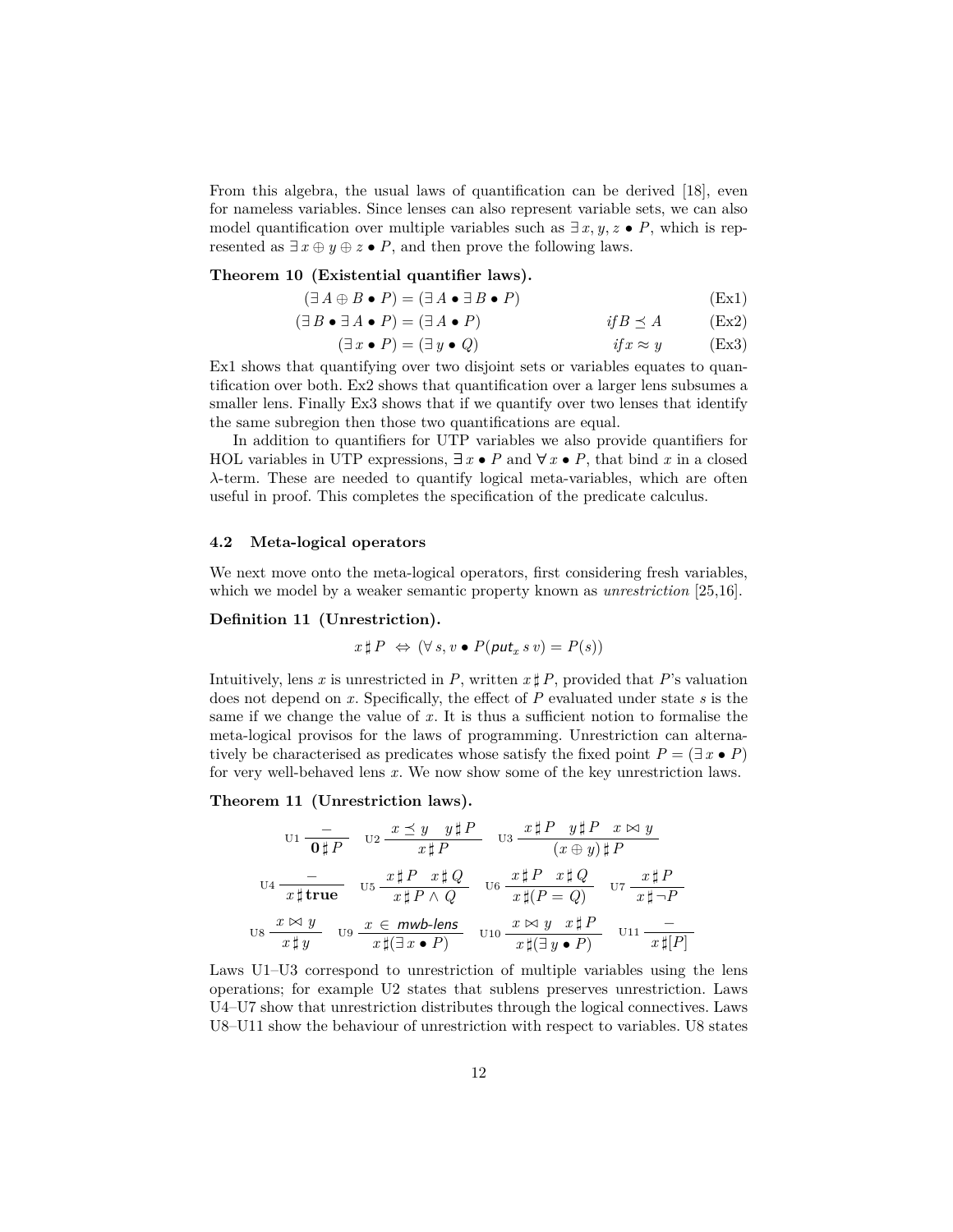that *x* is unrestricted in variable expression *y* if *x* and *y* are independent. U9 and U10 relate to unrestriction over quantifiers; the proviso  $x \in \text{mwb-lens means}$ , for example, that a law is applicable to variables modelled by maps. Finally U11 states that all variables are unrestricted in a universal closure.

We next introduce substitution  $P[v/x]$ , which is also encoded semantically using homogeneous substitution functions  $\sigma : \alpha \Rightarrow \alpha$  over state space  $\alpha$ . We define functions for application, update, and querying of substitutions:

#### **Definition 12 (Substitution functions).**

$$
\sigma \dagger P \triangleq \lambda s.P(\sigma(s))
$$
  

$$
\sigma(x \mapsto_s e) \triangleq (\lambda s.\text{put}_x (e(s)) (\sigma(s))
$$
  

$$
\langle \sigma \rangle_s x \triangleq (\lambda s.\text{get}_x (\sigma(s)))
$$

Substitution application  $\sigma \dagger P$  takes the state, applies  $\sigma$  to it, and evaluates *P* under this updated state. The simplest substitution, id  $\triangleq \lambda x.x$ , effectively maps all variables to their present value. Substitution lookup  $\langle \sigma \rangle_s x$  extracts the expression associated with variable *x* from  $\sigma$ . Substitution update  $\sigma(x \mapsto_s e)$ assigns the expression  $e$  to variable  $x$  in  $\sigma$ . It evaluates  $e$  under the incoming state *s* and then puts the result into the state updated with the original substitution  $\sigma$ applied. We also introduce the short-hand  $[x_1 \mapsto_s e_1, \cdots, x_n \mapsto_s e_n] = \text{id}(x_1 \mapsto_s$  $e_1, \dots, x_n \mapsto e_n$ . A substitution  $P[e_1, \dots, e_n/x_1, \dots, x_n]$  of *n* expressions to corresponding variables is then expressed as  $[x_1 \mapsto_s e_1, \dots, x_n \mapsto_s e_n] \dagger P$ .

**Theorem 12 (Substitution query laws).**

$$
\langle \sigma(x \mapsto_s e) \rangle_s x = e \tag{SQ1}
$$

$$
\langle \sigma(y \mapsto_s e) \rangle_s x = \langle \sigma \rangle_s x \qquad \text{if } x \bowtie y \qquad \text{(SQ2)}
$$

$$
\sigma(x \mapsto_s e, y \mapsto_s f) = \sigma(y \mapsto_s f) \qquad \text{if } x \le y \qquad (\text{SQ3})
$$

$$
\sigma(x \mapsto_s e, y \mapsto_s f) = \sigma(y \mapsto_s f, x \mapsto_s e) \qquad \text{if } x \bowtie y \tag{SQ4}
$$

SQ1 and SQ2 show how substitution lookup is evaluated. SQ3 shows that an assignment to a larger lens overrides a previous assignment to a small lens and SQ4 shows that independent lens assignments can commute. We next prove the laws of substitution application.

## **Theorem 13 (Substitution application laws).**

$$
\sigma \dagger x = \langle \sigma \rangle_s x \tag{SA1}
$$

$$
\sigma(x \mapsto_s e) \dagger P = \sigma \dagger e \qquad \text{(SA2)}
$$
  

$$
\sigma \dagger \text{loop } f y = \text{loop } f (\sigma \dagger y) \qquad \text{(SA3)}
$$

$$
\sigma \dagger \text{loop } f \ u \ v = \text{loop } f \ (\sigma \dagger u) (\sigma \dagger v) \tag{SA4}
$$

$$
(\exists y \bullet P)[e/x] = (\exists y \bullet P[e/x]) \qquad \text{if } x \approx y, y \sharp e \qquad (SA5)
$$

These laws effectively subsume the usual syntactic substitution laws, for an arbitrary number of variables, many of which simply show how substitution distributes through expression and predicate operators. SA2 shows that a substitution of an unrestricted variable has no effect. SA5 captures when a substitution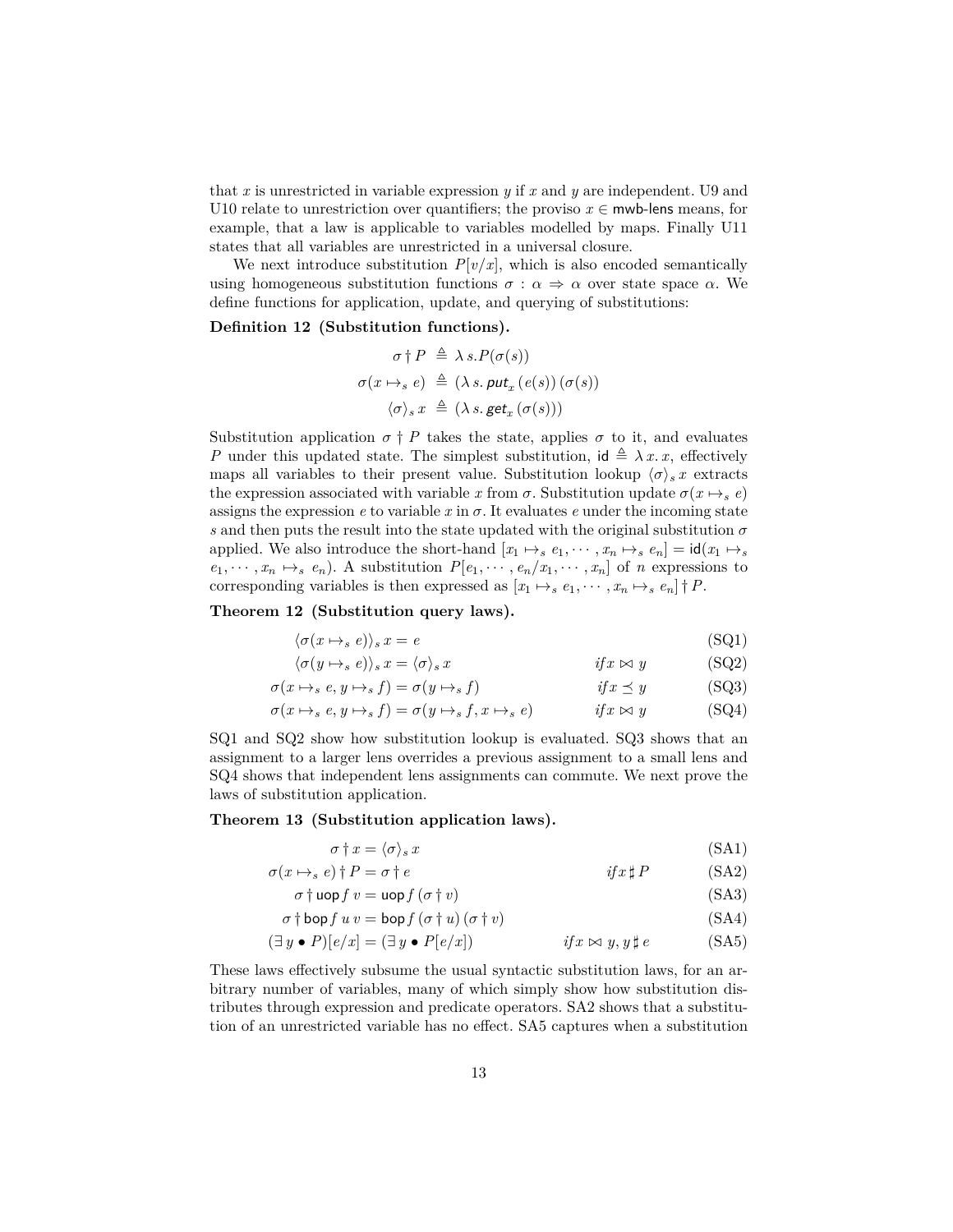can pass through a quantifier. The variables *x* and *y* must be independent, and furthermore the expression *e* must not mention *y* such that no variable capture can occur. Finally, we will use unrestriction and substitution to prove the one-point law of predicate calculus [17, §3.1].

## **Theorem 14 (One-point).**

$$
(\exists x \bullet P \land x = e) = P[e/x] \qquad \qquad \text{if } x \in \text{mwb-lens}, x \sharp e
$$

*Proof.* By predicate calculus with pred-tac.

The one-point law states that a quantification can be eliminated if precisely one value for the quantified variable is specified. We state the requirement "*x* does not appear in *e*" with unrestriction. Thus we have now constructed a set of metalogical operators and laws which can be applied to the laws of programming, all the while remaining within our algebraic lens framework and mechanised model. Indeed, all our operators are deeply encoded first-class entities in Isabelle/HOL.

## **4.3 Relational laws of programming**

We now show how lenses can be applied to prove the common laws of programming within the relational calculus, by augmenting the alphabetised predicate calculus with relational variables and operators. Recall that a relation is simply a predicate over a product state:  $(\alpha \times \beta)$  upred. Input and output variables can thus be specified as lenses that focus on the before and after state, respectively.

## **Definition 13 (Relational variables).**

 $\llbracket x \rrbracket = x \; \mathfrak{s} \text{ } \textbf{fst}$   $\llbracket x' \rrbracket = x \; \mathfrak{s} \text{ } \textbf{snd}$ 

A variable *x* is lifted to a input variable *x* by composing it with **fst**, or to an output variable *x* ′ by composing it with **snd**. We can then proceed to define the operators of the relational calculus.

#### **Definition 14 (Relational operators).**

$$
P: Q \triangleq \exists v \bullet P[v/\mathbf{1}'] \land Q[v/\mathbf{1}] \qquad \qquad \mathbf{I} \triangleq (\mathbf{1}' = \mathbf{1})
$$
  

$$
P \triangleleft b \triangleright Q \triangleq (b \land P) \lor (\neg b \land Q) \qquad x := v \triangleq \mathbf{I}[v/x]
$$

The definition of sequential composition is similar to the standard UTP presentation [21], but we use **1** and **1** ′ to represent the input and output alphabets of *Q* and *P*, respectively. Skip (II) similarly uses 1 to state that the before state is the same as the after state. We then combine  $\mathbb I$  with substitution to define the assignment operator. Note that because *x* is a lens, and *v* could be a product expression, this operator can be used to represent multiple assignments. We also describe the if-then-else conditional operator  $P \triangleleft b \triangleright Q$ . Sequential composition and skip, combined with the already defined predicate operators, provide us with the facilities for describing point-free while programs [2], which we illustrate by proving that alphabetised relations form a quantale.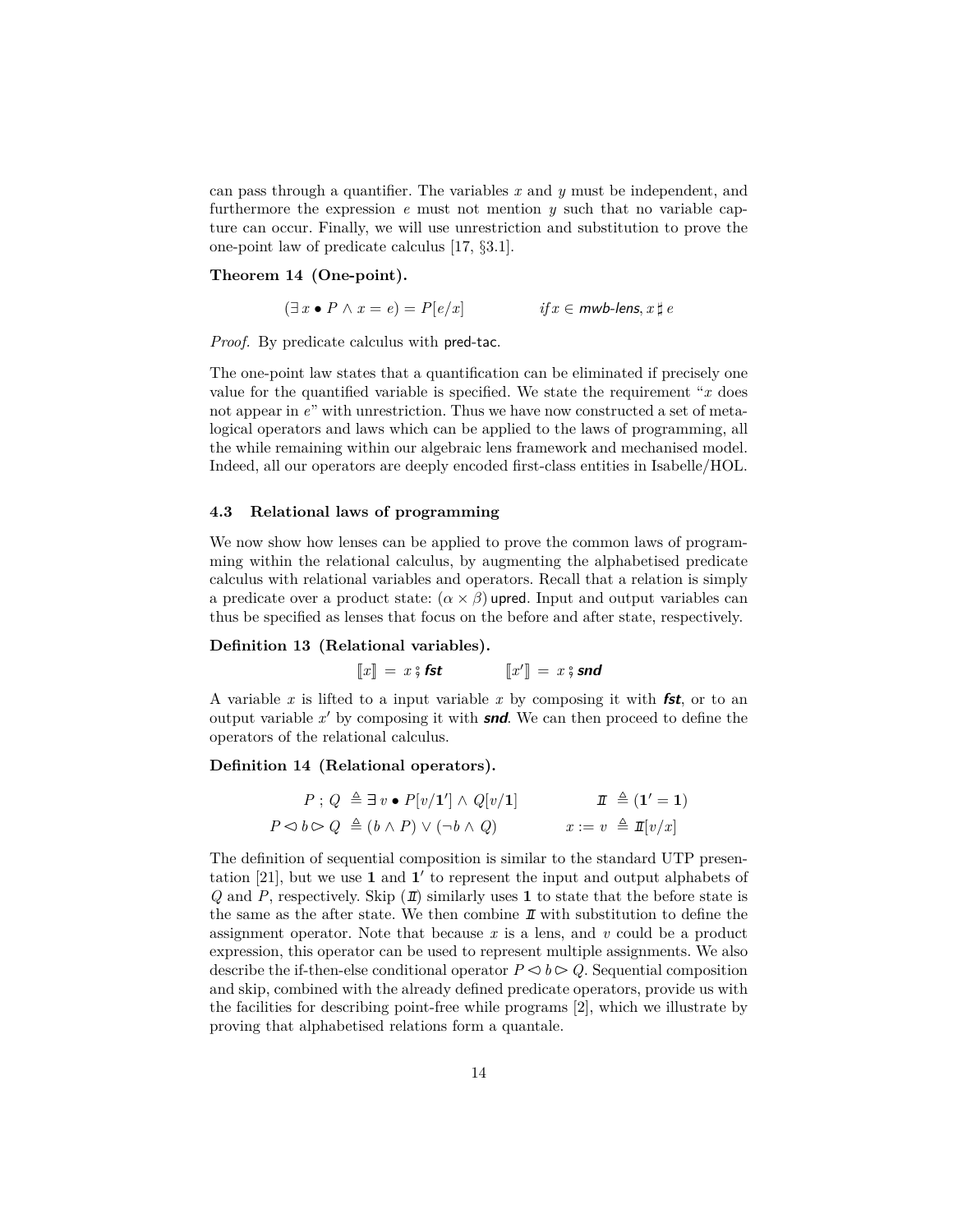**Theorem 15 (Unital quantale).** *UTP relations form a unital quantale; that is they form a complete lattice and in addition satisfy the following laws:*

$$
(P; Q); R = P; (Q; R)
$$
  

$$
P; \mathbf{I} = P = \mathbf{I}; P
$$
  

$$
P; \left(\bigcap_{Q \in \mathcal{Q}} Q\right) = \bigcap_{Q \in \mathcal{Q}} (P; Q) \left(\bigcap_{P \in \mathcal{P}} P\right); Q = \bigcap_{P \in \mathcal{P}} (P; Q)
$$

This is proved in the context of Armstrong's Regular Algebra library [2], which also derives a proof that UTP relations form a Kleene algebra. This in turn allows definition of iteration using **while**  $b \, \textbf{do} \, P \triangleq (b \wedge P)^* \wedge (\neg b')$ , where  $b'$ denotes relational converse of *b*, and thence to prove the usual laws of loops. We next describe the laws of assignment.

### **Theorem 16 (Assignment laws).**

$$
x := e \; ; \; P \; = \; P[e/x] \tag{ASN1}
$$

$$
x := e \; ; \; x := f \; = \; x := f \qquad \qquad if \; x \, \sharp \, f \quad \text{(ASN2)}
$$

$$
x := e \; ; \; y := f \; = \; y := f \; ; \; x := e \qquad \qquad \text{if} \; x \bowtie y, x \, \sharp f, y \, \sharp \; e \quad \text{(ASN3)}
$$

$$
x := e : (P \triangleleft b \triangle Q) = (x := e : P) \triangleleft b[e/x] \triangle
$$
  

$$
(x := e : Q) \qquad \text{if } 1' \sharp b \quad \text{(ASN4)}
$$

We focus on ASN3 that demonstrates when assignments to *x* and *y* commute, and models law LP6 on page 3. Thus we have illustrated how lenses provide a general setting in which the laws of programming can be proved, including those that require meta-logical assumptions.

### **4.4 Parallel-by-merge**



**Fig. 6.** Pictorial representation of parallel-by-merge  $P \parallel_M Q$ 

We further illustrate the flexibility of our model by implementing one of the more complex UTP operators: parallel-by-merge. Parallel-by-merge is a general schema for parallel composition as described in [21, Chapter 7]. It enables the expression of sophisticated forms of parallelism that merge the output of two programs into a single consistent after state. It is illustrated in Figure 6 for two programs *P* and *Q* acting on variables *x* and *y*. The input values are fed into *P* and *Q*, and their output values are fed into predicates U0 and U1. The latter two rename the variables so that the outputs from both programs can be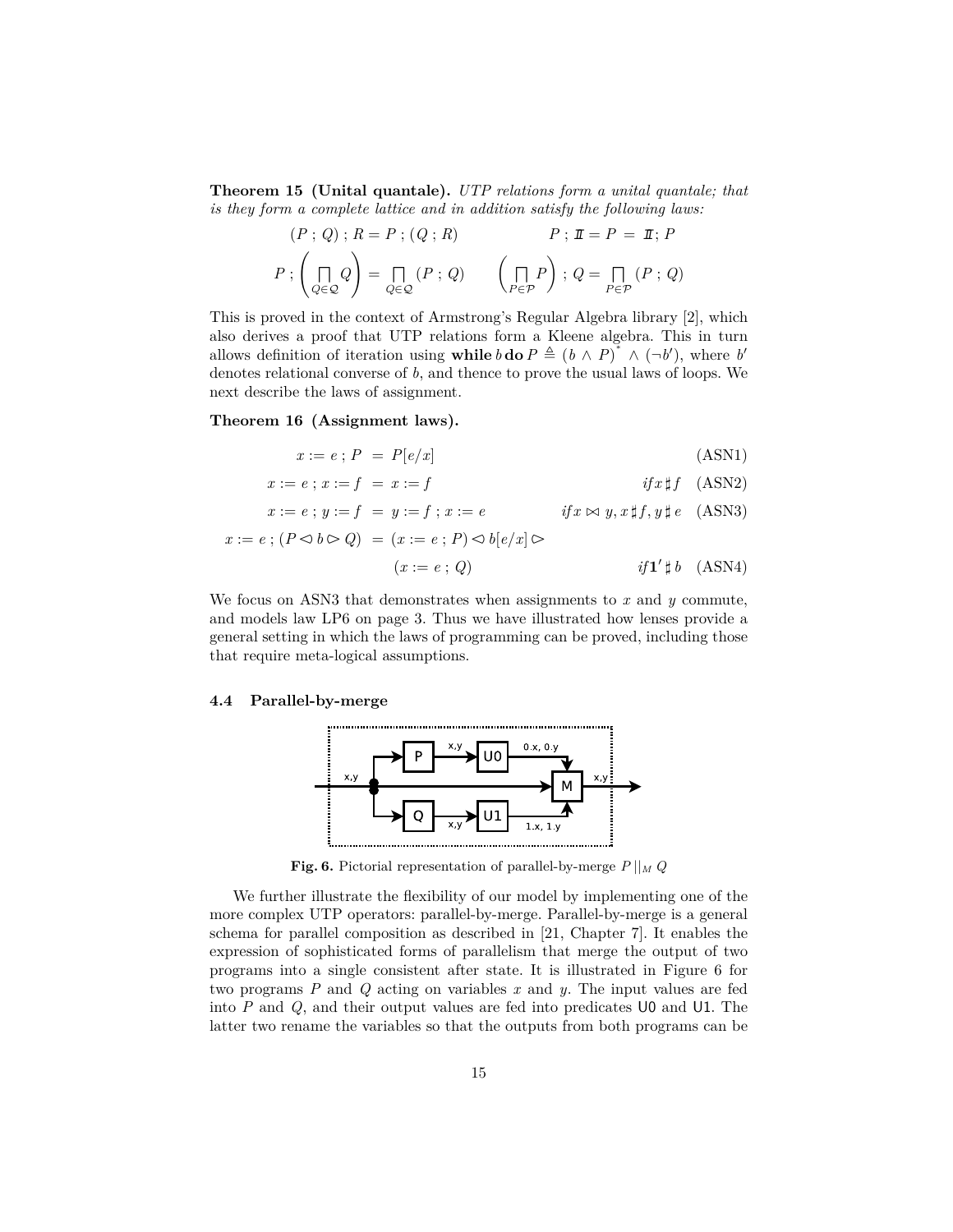distinguished by the merge predicate *M*. *M* takes as input the variable values before *P* and *Q* were executed, and the respective outputs. It then implements a specific mechanism for reconciling these outputs depending on the semantic model of the target language. For example, if *P* and *Q* both yield event traces as in CSP [19,7], then only those traces that are consistent will be permitted.

Lenses can be used to define the merge predicate and post-state renamings U0 and U1. The merge predicate takes as input three copies of the state: the outputs from *P* and *Q*, and the before state of the entire computation. Thus if the state has type *A* then  $M : ((A \times A) \times A, A)$  urel, and similarly  $U0, U1 : (A, (A \times A) \times A, A)$  $A) \times A$ ) urel. We thus give syntax to refer to indexed variables *n.x*, and prior variables  $\langle x, \rangle$  that give the input values, using the following lens compositions:

#### **Definition 15 (Separated and prior variables).**

$$
[\![0.x]\!] = x \mathbin{\text{\texttt{\%}}\mathit{fst}} \mathbin{\text{\texttt{fst}}\mathit{st}} \qquad [\![1.x]\!] = x \mathbin{\text{\texttt{\%}}\mathit{snd}} \mathbin{\text{\texttt{st}}}\qquad [\![
$$

Lenses 0.*x* and 1.*x* focus on the first and second elements of the tuple's first element, and  $\langle x \rangle$  focusses on the second element. We now define U0 and U1:

## **Definition 16 (Separating simulations).**

$$
\text{U0}\ \triangleq\ 0.1' = 1 \ \wedge\ {}_{<}1' = 1 \hspace{1cm} \text{U1}\ \triangleq\ 1.1' = 1 \ \wedge\ {}_{<}1' = 1
$$

U0 and U1 copy the before value of the whole state into both their respective indexed variables, and also the prior state. We can now describe parallel-by-merge, given a suitable basic parallel composition operator || which could, for example, be plain conjunction or design parallel composition (see [21, Chapter 3]):

## **Definition 17 (Parallel-by-merge).**

$$
P \parallel_M Q \triangleq ((P; \text{U0}) \parallel (Q; \text{U1})); M
$$

We also define predicate  $\textsf{swap}_m \triangleq 0.x, 1.x := 1.x, 0.x$  that swaps the left and right copies, and then prove the following generalised commutativity theorem:

## **Theorem 17 (Commutativity of parallel-by-merge).**

*If*  $M$  ; swap<sub>*m*</sub> =  $M$  then  $P ||_M Q = Q ||_M P$ .

This theorem states that if a merge predicate is symmetric, the resulting parallel composition is commutative. In the future we will also show the other properties of parallel composition [21], such as associativity and units. Nevertheless, we have shown that lenses enable a fully algebraic treatment of parallelism.

## **5 Conclusions**

We have presented an enriched theory of lenses, with algebraic operators and lens comparators, and shown how it can be applied to generically modelling the state space of programs in predicative semantic frameworks. We showed how lenses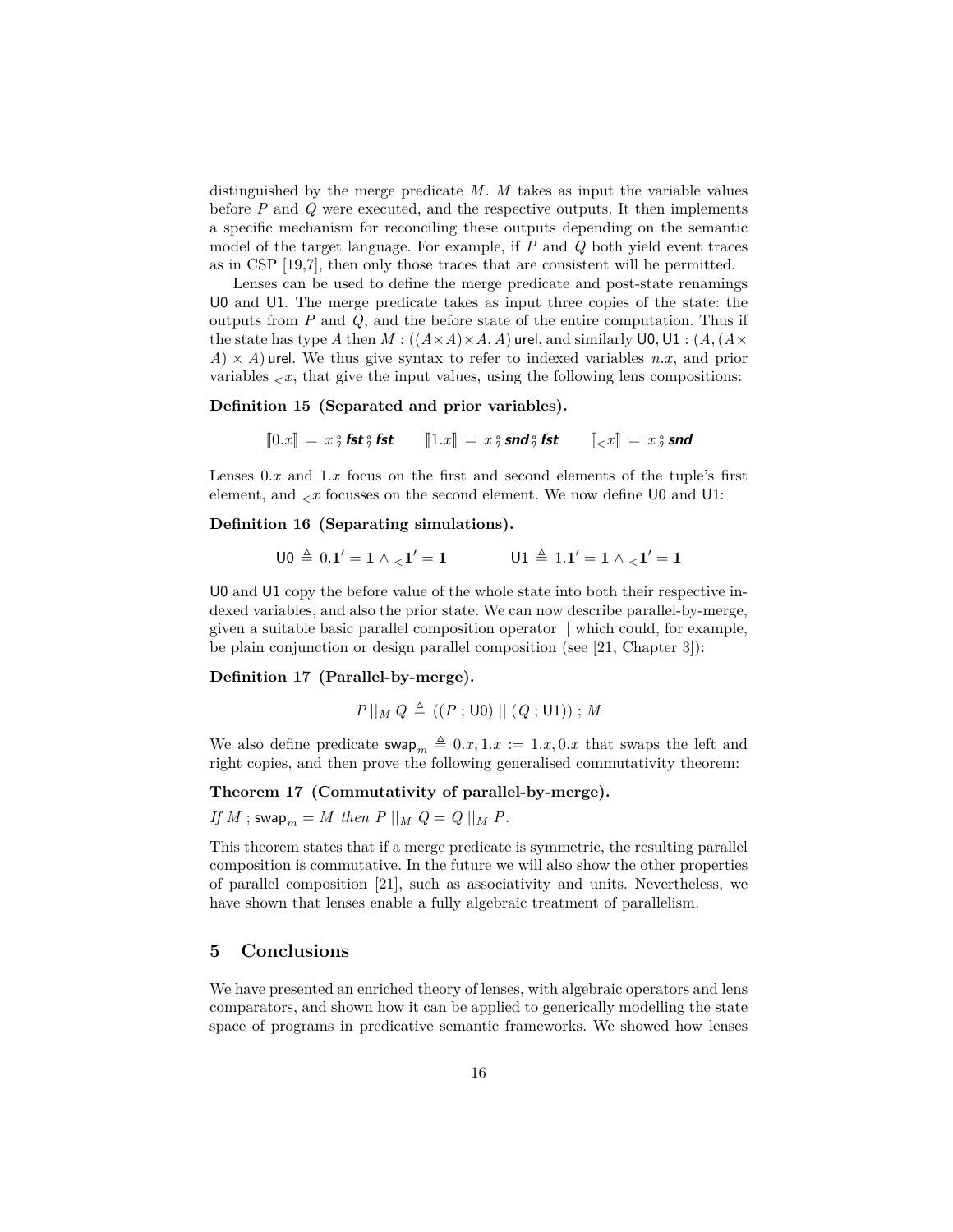characterise variables, express meta-logical properties, and enrich and validate the laws of programming. The theory of lenses is general, and we believe it has many applications beyond program semantics, such as verifying bidirectional transformations [12]. We have also defined various other useful lens operations, such as lens quotient which is dual to composition. Space has not allowed us to cover this, but we claim this is useful for expressing the contraction of state spaces. Further study of the algebraic properties of these operators is in progress.

Overall, lenses have proven to be a useful abstraction for reasoning about state, in terms of properties like independence and combination. We have used our model to prove several hundred laws of predicate and relational calculus from the UTP book [21] and other sources [17,7,26]. We have also mechanised the Hoare calculus and a weakest precondition calculus that support practical program verification. Although details were omitted for brevity, lenses enable definition of operators like alphabet extension and restriction, through the description of alphabet coercion lenses that are used to represent local variables and methods. We are currently exploring links with Back's variable calculus [4].

In future work we will to apply lenses to additional theories of programming, such as hybrid systems [15] and separation logic [28], especially since our lens algebra resembles a separation algebra. Moreover, we will use our UTP theorem prover<sup>7</sup> to apply our database of programming laws to build practical verification tools for a variety of semantically rich languages [26], in particular for the purpose of analysing heterogeneous Cyber-Physical Systems [15]. We also plan to integrate our work with the existing *Isabelle/Circus* [10] library<sup>4</sup> to further improve verification support for concurrent and reactive systems.

**Acknowledgements**. This work is partly supported by EU H2020 project *INTO-CPS*, grant agreement 644047. http://into-cps.au.dk/. We also thank Prof. Burkhart Wolff for his generous and helpful comments on our work.

## **References**

- 1. E. Alkassar, M. Hillebrand, D. Leinenbach, N. Schirmer, and A. Starostin. The Verisoft approach to systems verification. In *VSTTE 2008*, volume 5295 of *LNCS*, pages 209–224. Springer, 2008.
- 2. A. Armstrong, V. Gomes, and G. Struth. Building program construction and verification tools from algebraic principles. *Formal Aspects of Computing*, 28(2):265–293, 2015.
- 3. A. Armstrong, G. Struth, and T. Weber. Program analysis and verification based on Kleene Algebra in Isabelle/HOL. In *ITP*, volume 7998 of *LNCS*. Springer, 2013.
- 4. R.-J. Back and V. Preoteasa. Reasoning about recursive procedures with parameters. In *Proc. Workshop on Mechanized Reasoning About Languages with Variable Binding*, MERLIN '03, pages 1–7. ACM, 2003.
- 5. J. C. Blanchette, L. Bulwahn, and T. Nipkow. Automatic proof and disproof in Isabelle/HOL. In *FroCoS*, volume 6989 of *LNCS*, pages 12–27. Springer, 2011.
- 6. C. Calcagno, P. O'Hearn, and H. Yang. Local action and abstract separation logic. In *LICS*, pages 366–378. IEEE, July 2007.

<sup>7</sup> See our repository at github.com/isabelle-utp/utp-main/tree/shallow.2016